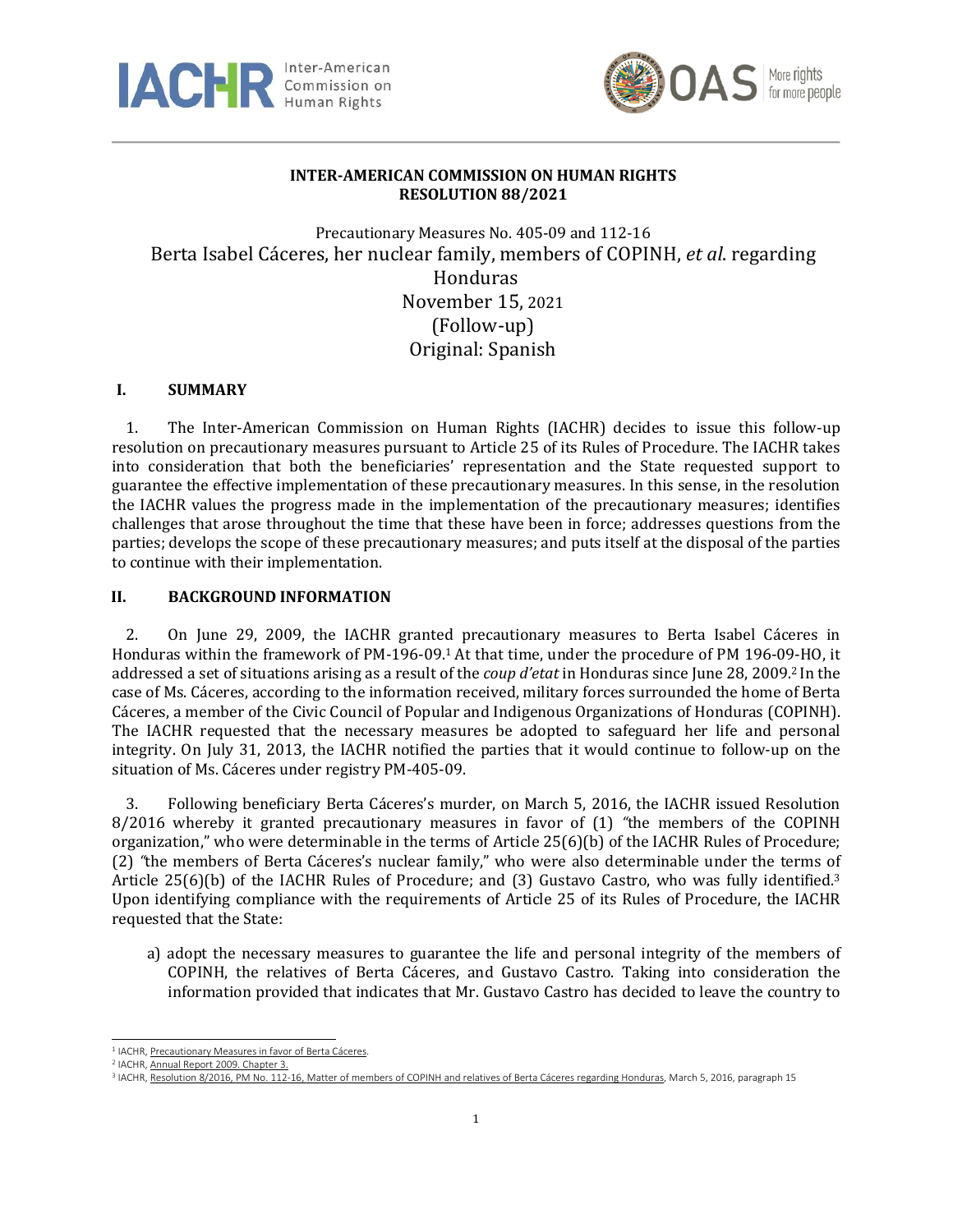



safeguard his safety, the IACHR considers it necessary that the State take all the necessary measures to ensure his safety throughout the process to prepare and complete his departure;

- b) adopt the necessary measures so that COPINH members can carry out their activities as human rights defenders, without being subjected to acts of violence, threats, and harassment;
- c) consult and agree upon the measures to be adopted with the beneficiary and his representatives; and
- d) report on the actions taken to investigate the alleged events that led to the adoption of these precautionary measures, so as to prevent such events from reoccurring.

4. On March 23, 2016, the IACHR issued Resolution 16/2016 whereby it decided to extend the precautionary measures in favor of (1) Víctor Fernández, (2) Arnold Guifarro, (3) Carlos Jiménez, (4) Mr. A, (5) Ms. B, and (6) Ms. C,<sup>4</sup> who according to the representation were part of the legal team in beneficiary Berta Cáceres's murder case. Upon identifying compliance with the requirements of Article 25 of its Rules of Procedure, the IACHR requested that the State:

- a) adopt the necessary measures to preserve the life and personal integrity of Mr. Víctor Fernández, Mr. Arnold Guifarro, Mr. Carlos Jiménez, Mr. A, Ms. B, and Ms. C;
- b) adopt the necessary measures so that Mr. Víctor Fernández, Mr. Arnold Guifarro, Mr. Carlos Jiménez, Mr. A, Ms. B, and Ms. C can carry out their activities as human rights defenders, without being subjected to acts of violence and harassment in the exercise of their functions;
- c) consult and agree upon the measures to be adopted with the beneficiaries and their representatives; and
- d) report on the actions taken to investigate the alleged events that led to the adoption of this precautionary measure, so as to prevent such events from reoccurring.

5. In response to the representation's request that provisional measures be requested from the Inter-American Court, on August 31, 2021, the Commission notified the parties of its decision not to request such measures and resolved to continue to follow up on this matter under the terms of Article 25 of its Rules of Procedure.

6. Representation in these precautionary measures is exercised by COPINH, the Center for Justice and International Law (CEJIL), and the Committee of Relatives of Disappeared Detainees in Honduras (COFADEH).

# **III. SUMMARY OF INFORMATION PROVIDED BY THE PARTIES FOLLOWING THE GRANTING OF THE PRECAUTIONARY MEASURES**

7. Next, the IACHR summarizes the information furnished by the parties in the framework of the mentioned registry numbers of precautionary measures.

# **A. PM-405-09 (Berta Isabel Cáceres)**

<sup>&</sup>lt;sup>4</sup> IACHR, Resolution No. 112-16, PM No. 112-16, [Extension of beneficiaries who are members of COPINH and relatives of Berta Cáceres regarding Honduras,](http://www.oas.org/es/cidh/decisiones/pdf/2016/MC112-16-Es-ampliacion.pdf) March 23, 2016, paragraph 19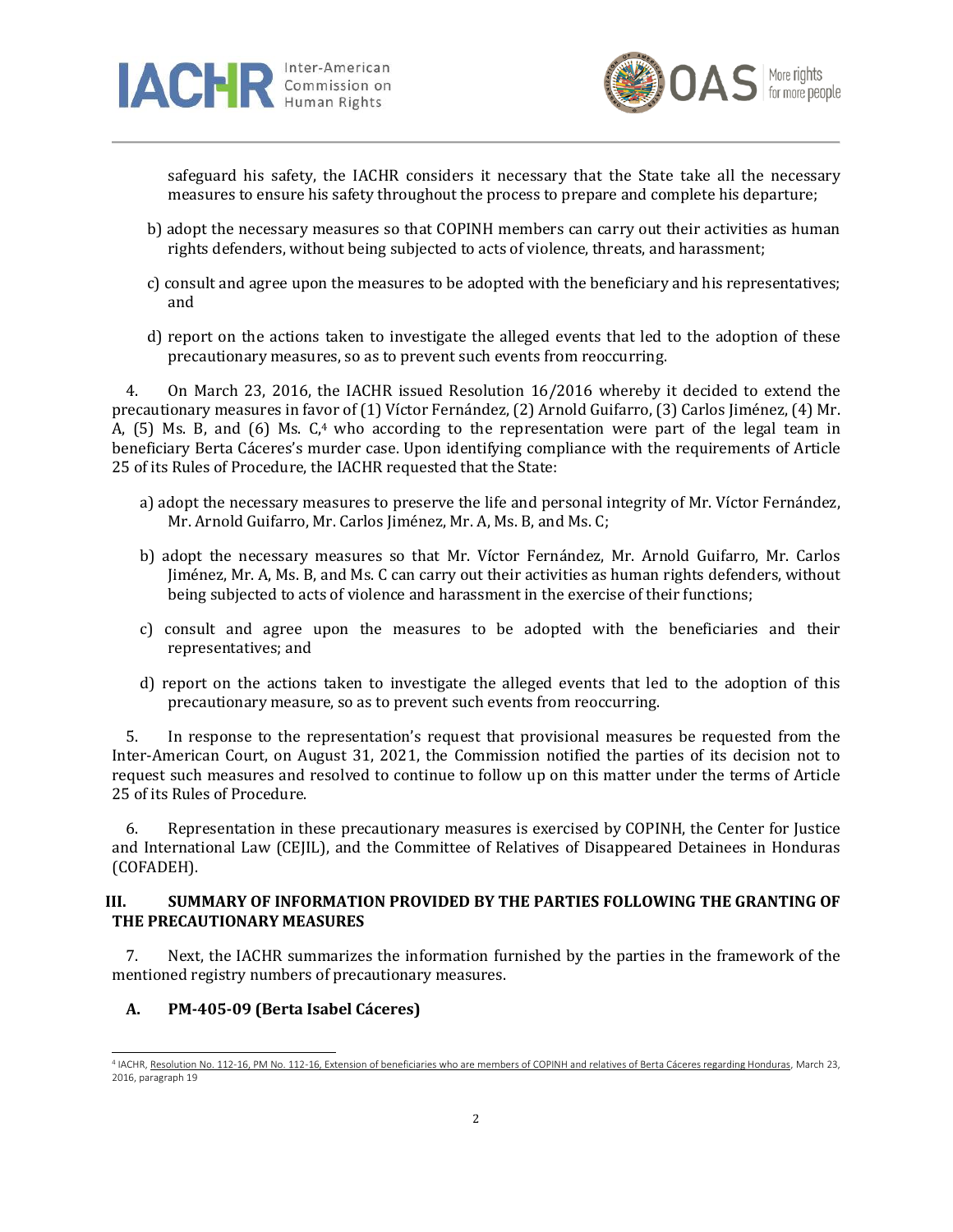



8. The IACHR continued to monitor the matter through requests for information from the parties,<sup>5</sup> as well as calling working meetings, such as the one held on October 21, 2015, during the 156th Period of Sessions. As background information, the representation recalled that the Lenca indigenous people ‒organized in COPINH, led by the beneficiary‒ of the Río Blanco area in Honduras, possesses ancestral titles from the 17th and 19th centuries (among them, the so-called Cotic-Cange). The representation indicated that on April 1, 2013, a movement began to recover their right of possession and ownership of the lands near the Ulúa River. As indicated, they peacefully maintained the seizure of the access road to the construction site of the Agua Zarca hydroelectric dam (which was being built by the company Desarrollos Energéticos, S.A. - DESA), indicating that their territorial rights and rights to the environment were being affected.<sup>6</sup> The representation reported on an emerging conflict as a result of the 20-year concession agreement that the National Congress granted for the implementation of the aforementioned project, despite the opposition of the community, and in breach of the provisions of Convention 169 of the International Labor Organization (ILO) on Indigenous and Tribal Peoples, which is said to be Law of the Republic in Honduras.

9. In 2013, the parties reported on the stage of certain criminal proceedings against the beneficiary. In 2014, the representation reported on the occurrence of events against the beneficiary. <sup>7</sup> In 2015, the representation referred to events such as the following: a call from an unidentified person who warned her of the risk she was facing, advising her to be careful when traveling through the pass of Agua Caliente, municipality of San Pedro de Zacapa, department of Saint Barbara; a text message warning her of the risk of being captured by people close to hydroelectric projects; information indicating that a person had been hired to follow up and eventually kidnap her; individuals expressing their intention to kill her and to burn a vehicle owned by COPINH; vehicle tracking; a call from an informant who warned her that a 30,000 lempira disbursement had been made with the aim of hiring several people to carry out follow-ups and who warned her again of the risk of being eventually kidnapped.

10. In 2015, the State reported on the procedural stage of criminal cases that were being pursued against Ms. Berta Isabel Cáceres in the departments of Intibucá and Santa Barbara. Similarly, information was provided on the status of a complaint filed in 2010 against a police officer for the crime of illegal detention to the detriment of Ms. Cáceres. The State emphasized that the arrest of the accused was ordered, which was pending execution by the National Police. The State reported that the complaint for the crime of threats to the detriment of Berta Cáceres was also in the process of being investigated, where the Secretary of State in the Office of Security was asked to provide protection measures to guarantee her rights. With regard to the events that occurred in the Río Blanco area where the construction of a hydroelectric dam called Agua Zarza is intended, the Office of the Special Prosecutor allegedly initiated criminal actions against the officers who authorized the project without having consulted the Lenca community of the area and against the member of the army who killed the Lenca indigenous person Tomás García. In 2015, the State reported that a meeting to monitor precautionary

<sup>&</sup>lt;sup>5</sup> Inter alia, information was requested from the parties on September 21, 2013; October 8, 2013; November 5, 2013; November 26, 2013; July 17, 2015; August 7, 2015; October 13, 2015; and December 9, 2015

<sup>&</sup>lt;sup>6</sup> In other communications, the representation also indicated that COPINH and the Lenca communities also oppose the energy project that is being developed in another of the tributaries of the Ulúa River called Río Cangel, which runs through the municipalities of San Francisco de Opalaca and Intibucá. The project is reportedly being carried out by the Blue Energy company. On another note, COPINH has purportedly made other "territorial claims" in favor of the indigenous communities located in four municipalities affected by the development of the Tanguay hydroelectric project in the riverbed of the San Juan River, department of Lempira.

 $7$  According to the representation, on October 6, 2014, while the beneficiary was returning from demonstrations in defense of the San Juan River, a mountain-type motorcycle without a license plate began to circle around the vehicle in which she was traveling. On December 30, 2014, around 2:00 p.m., several members of the Lenca community of Río Blanco, along with the beneficiary, were allegedly "claiming" the ownership of the ancestral lands of the Río Cangel area before the Blue Energy company facilities, when several armed guards came out to meet them. One of them allegedly pointed his shotgun directly at the beneficiary, who purportedly managed to dissuade him, taking out his phone with the intention of recording him.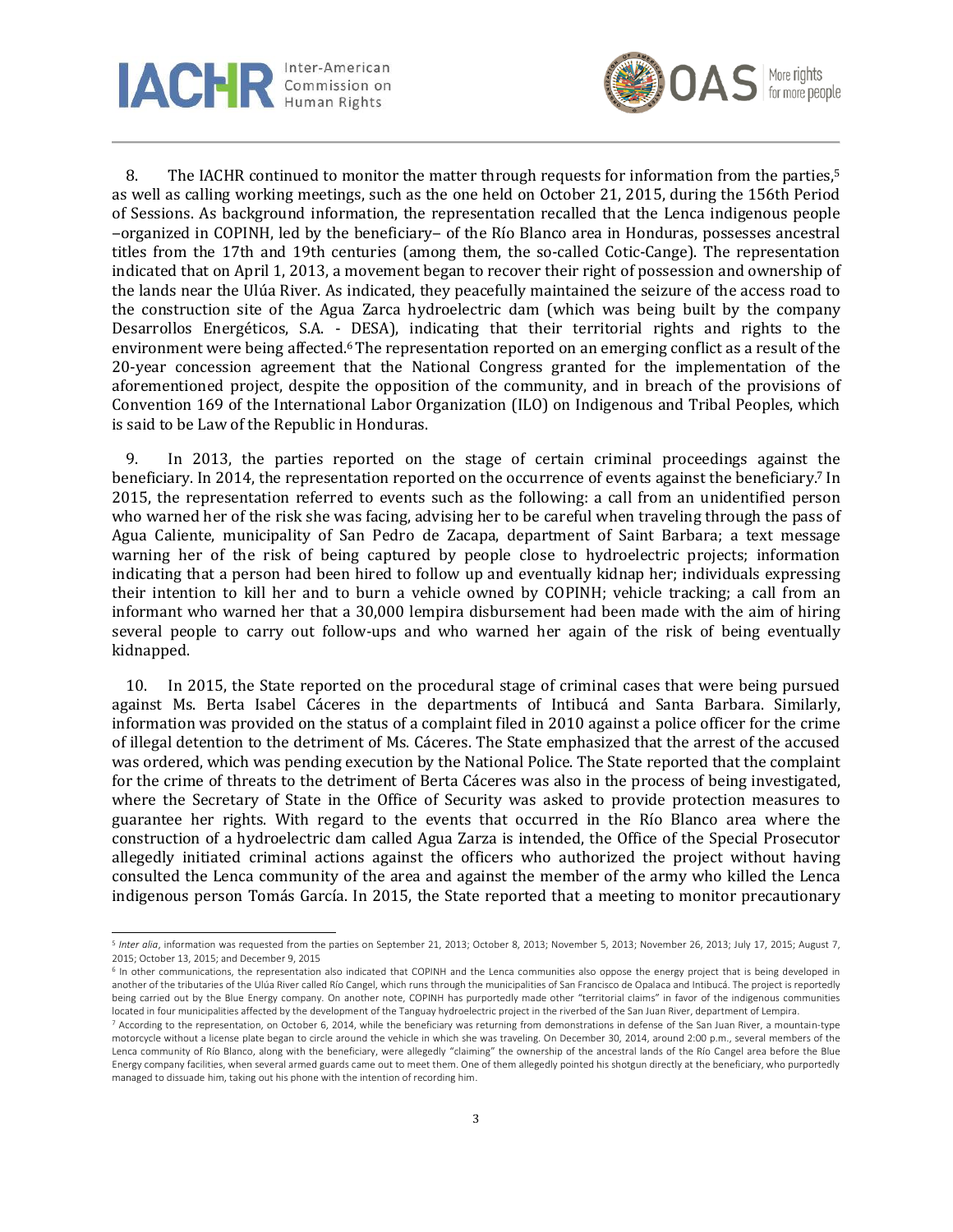



measures was held at the COPINH facilities in the city of La Esperanza, Intibucá, on March 9, 2015, and August 31, 2015. The individual protection measures in favor of the beneficiary are reportedly the following: patrols, police liaison, legal liaison, telephone calls, security cameras delivered, police accompaniment when the beneficiary requests it.

11. In 2015, the representation indicated that the protection measures were not being properly implemented to address the urgency and seriousness of the attacks and threats made against the beneficiary. Similarly, they indicated that there is no effective investigation into the threats. On March 28, 2015, it was reported that while the beneficiary was heading towards the Agua Caliente community, around 10:00 a.m., she received a call from lawyer Martín Fernández, who indicated that he had received a call from an unknown man who asked whether he had contact with or knew the beneficiary. According to the representation, the unknown person said that he was a police intelligence officer in charge of protection measures for the human rights defender. Given these statements, the beneficiary inquired about her situation, and she was informed that the alleged officer was not in charge of precautionary measures. During the afternoon of that day, at approximately 6 p.m., the beneficiary reportedly received a call from the president of the Río Blanco Indigenous Council, who purportedly indicated that he had received information about an alleged plan to kill her, which concerned the process of land reclamation that is underway in the territories occupied by the DESA company. The representation reported that a COPINH member who had an *"*active role" in the framework of the land recovery process in the area of Somolagua, Santa Bárbara was assassinated on May 20, 2015. The representation indicated that all these events were reported to the Public Ministry and brought to the attention of the Human Rights Secretariat. In this regard, the beneficiary requested the presence of the institutions in charge of carrying out the investigations into the facts in the meetings to monitor her protection measures, in order to comprehensively address the causes that have generated the situations placing her at risk.

12. Lastly, it was reported that on March 3, 2016, at around 1:00 a.m., unknown persons broke into the beneficiary's home, located in the El Líbano neighborhood, in La Esperanza, Intibucá, and took her life. At the scene was human rights defender Gustavo Castro Soto, who allegedly witnessed the events and was injured in the attack. According to the representation, the murder of Berta Cáceres occurred days after she had denounced the allegedly violent eviction of 50 families in La Jarcia, Guise, Intibucá. The representation reported that the authorities transferred the remains to Tegucigalpa to carry out forensic examinations. It was also reported that the security guard of the house where the beneficiary was murdered was detained.

# **B. PM-112-16 (Berta Cáceres's nuclear family, members of COPINH,** *et al***.)**

13. Following the granting of the precautionary measures, the Commission continued to follow up on this matter by requesting information from the parties. <sup>8</sup> Similarly, the Commission held working meetings between 2016 and 2019. In April and December 2016, two working meetings were held within the framework of the 157th and 159th Period of Sessions. <sup>9</sup> On March 17, 2017, a working meeting was held during the 161st Period of Sessions and, subsequently, on May 18, 2017, another working meeting

<sup>&</sup>lt;sup>8</sup> The IACHR requested information from the parties on March 23, April 20, May 9, July 27, October 3, and November 14, 2016, February 15, March 13, May 17, July 6, August 10, and September 6, 2017, February 26, and July 31, 2018, November 27, 2019, and January 29, 2021.

<sup>&</sup>lt;sup>9</sup> IACHR[, Annual Report 2016, Chapter 1](https://www.oas.org/es/cidh/docs/anual/2016/docs/InformeAnual2016cap.1-es.pdf)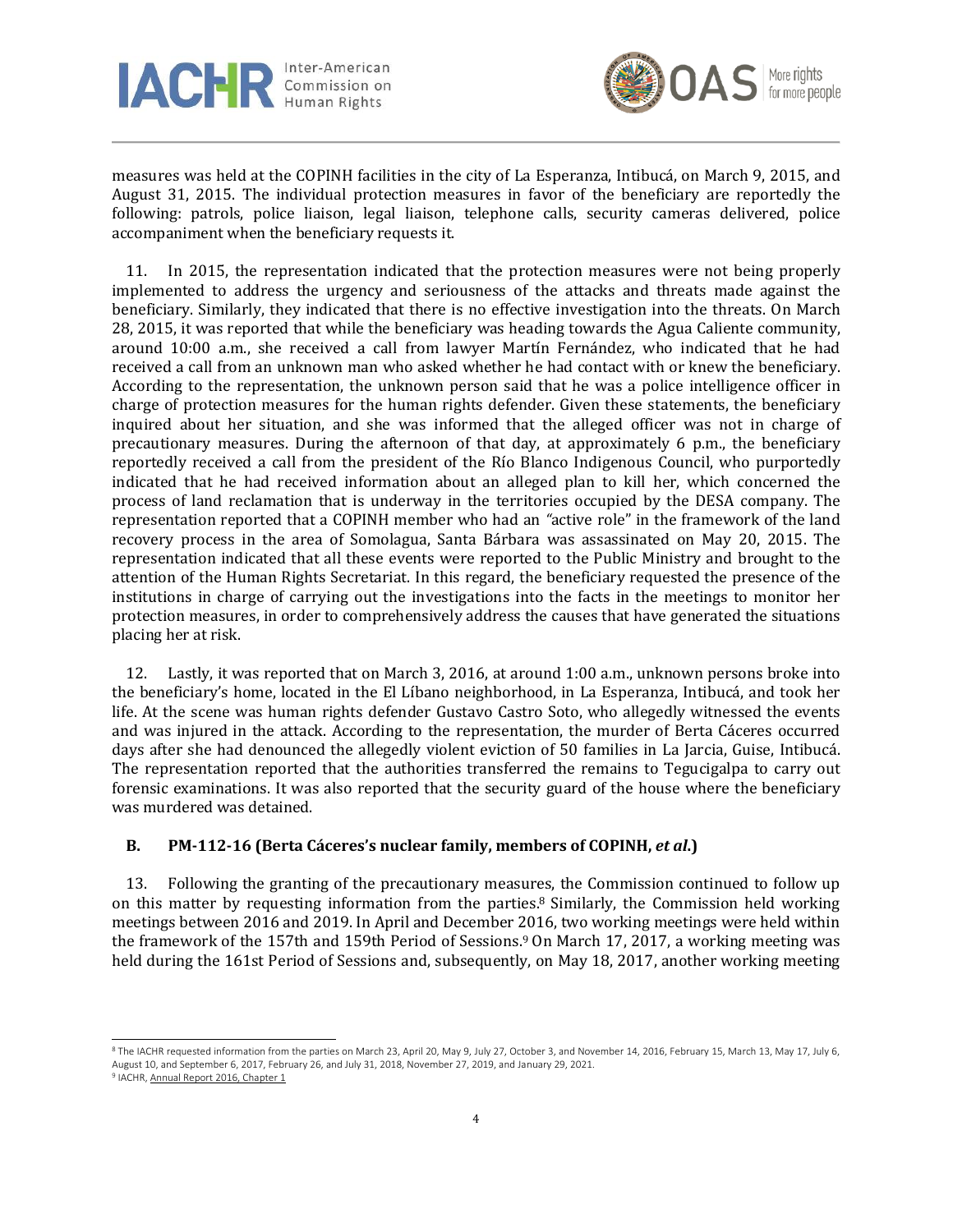



was held within the framework of an on-site visit by the Country Rapporteur Commissioner.<sup>10</sup> On September 24, 2019, a working meeting was held during the 173rd Period of Sessions.<sup>11</sup>

14. On December 6, 2018, the IACHR held a public hearing on the matter at hand within the framework of the 170th Period of Sessions. <sup>12</sup> At the hearing, the IACHR received information on the situation of the beneficiaries as well as on the stage of the internal proceedings aimed at clarifying the facts and determining liabilities for the murder of defender Berta Cáceres. The State reported on the court decision of November 29, 2018, which convicted seven persons of the murder of Berta Cáceres. Similarly, the State indicated that a senior executive of the DESA company is being prosecuted, accused of being mastermind of these crimes. The State indicated that investigative proceedings on the possible involvement of other masterminds in this case would continue. The State also indicated that the principle of publicity has been complied with, to the extent deemed relevant. On the other hand, the State reported on the protection measures that the beneficiaries allegedly have to date, which are said to be agreed with the beneficiaries. For their part, the organizations representing the beneficiaries of the precautionary measure stated that not all the persons involved in the murder have been investigated. In this context, the representatives also stressed that there have been irregularities such as the denial of access to evidence, impediments to the publicity of the process, denial of the participation of COPINH as a victim, and even the family and representatives have been excluded from the trial. The representation emphasized that the evidence purportedly shows that the seven convicted persons acted as part of a criminal structure linked to the DESA company. According to the representation, to date, the Public Ministry has not summoned the masterminds of the events to testify, even though it has had this information since, at least, May 2016. The representation and one of the beneficiaries who attended the hearing also raised questions about the protection measures in place. The representation also indicated that the company involved continues to carry out actions to dismantle COPINH, and therefore, it is essential to revoke the company's concession agreement and dismantle criminal networks to eradicate the risk factor for the beneficiaries.

#### **i. Information provided by the State**

15. The State reported that it has been taking the necessary steps to safeguard the rights of the beneficiaries. In particular, through reports dated November 2019, the State notes that although the deaths of Lesbia Yaneth Urquía, Nelson Noe García, Saul Madrid, Olvin García Mejía, Elvin Saul Madrid Gómez, and Olban Adonay Gómez are unfortunate events, these persons were not beneficiaries of the measures at hand, given that at the time the protection measures were agreed upon, they were not identified by the representation. Furthermore, the State considers that Ms. Salome Sánchez and Mr. Lucio Sánchez are not beneficiaries of these precautionary measures. For these reasons, the State requested that the representatives present a complete list of the persons they consider to be beneficiaries, in order to optimize protection measures.

16. Regarding the implementation of these measures, the State provided information on the protection measures granted in favor of the identified beneficiaries. <sup>13</sup> According to the information provided, the beneficiaries who are part of Berta Cáceres's family<sup>14</sup> are receiving as protection measures: vehicle patrols, a police liaison, security to facilities, security cameras, vehicle allocation,

<sup>10</sup> IACHR[, Annual Report 2017, Chapter 2](https://www.oas.org/es/cidh/docs/anual/2017/docs/IA2017cap.2-es.pdf)

<sup>&</sup>lt;sup>11</sup> IACHR[, Annual Report 2019, Chapter 2](https://www.oas.org/es/cidh/docs/anual/2019/docs/IA2019cap2-es.pdf)

<sup>12</sup> Available a[t https://www.youtube.com/watch?v=vwYv4fUzaos](https://www.youtube.com/watch?v=vwYv4fUzaos)

<sup>13</sup> According to the information provided by official letter No. DGSP-345-19, dated December 5, 2019, and OFICIO-SEDS-DDHH-3039-2019 dated December 10, 2019.

<sup>14</sup> 1) María Austra Bertha Flores López, 2) Gustavo Adolfo Cáceres Flores, 3) Olivia Marcela Zúñiga Cáceres, 4) Camilo Alejandro Espinoza Zúñiga, 5) Mery Hazel Flores, 6) Salvador Zúñiga, 7) Roberto Cáceres Flores, and 8) Bertha Isabel Zúñiga.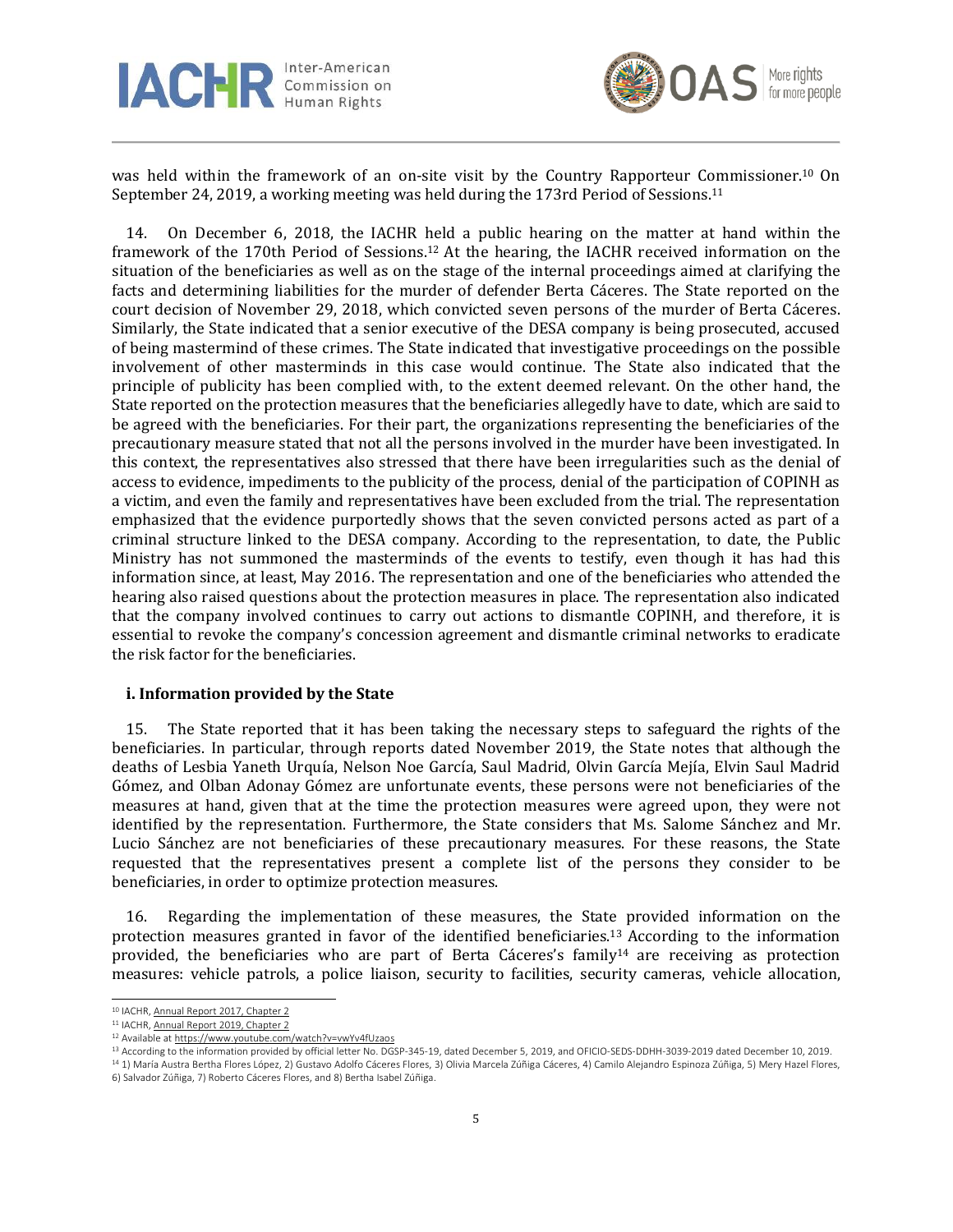



specific accompaniments, and security escorts. On the other hand, the State identified beneficiaries who are COPINH members and the legal team of Berta Cáceres's murder case, <sup>15</sup> concerning whom the following protection measures have been implemented: police liaison, vehicle patrols 3 times a week. In the case of beneficiary Rosalina Domínguez Madrid, she is said to have specific accompaniments, in accordance with the agreement reached with the representation. Sotero Chavarría Funez<sup>16</sup> and Liliam López were also identified as beneficiaries, who allegedly have protection measures as well. For its part, the State provided a report from the General Director of the Protection System which refers to the different activities carried out around the protection measures of each of the beneficiaries. Moreover, the list with all those who make up the *"*General Coordination of COPINH 2019-2021" was provided.<sup>17</sup>

17. Due to the foregoing, the State recalled that the measures were agreed upon by the representation and that they are being implemented to date. According to the State, the representation intends to claim inefficiency of the protection measures due to events that occurred to other persons who are not identified or accredited as Berta Cáceres's relatives or as members of COPINH, while it has not reported or requested the incorporation of these persons in the technical committees held to carry out the risk assessment and grant protection measures in this case.

18. Regarding the prosecution and conviction of those responsible for the death of Berta Cáceres, the State asserts that on December 2, 2019, the Supreme Court of Justice individualized the sentence against seven persons involved in the assassination of the environmentalist, also for the attempted homicide of Gustavo Castro. Concerning this matter, the Public Ministry denoted that, in respect to the masterminds, there was a public announcement on the arrest of Roberto David Castillo Mejía, who was accused of being mastermind. In particular, the State reported that it has been possible to capture and convict several of those involved and a person identified as a mastermind. Therefore, the State alleges that this case is being carried out with due diligence.

19. Concerning the alleged participation of police officers in the burning and destruction of cultivated fields, the Office of Security points out that they could not find any record of complaints against police officers. Therefore, the Office urges the representation to provide information about these purported complaints in order to perform the corresponding proceedings. Furthermore, the State emphasizes that the Protection Mechanism and the Office of Security agreed upon the protection measures with the beneficiaries and these measures are currently implemented.

20. In the same way, the State indicates that many of the representation's arguments date back to 2016 and 2017. Regarding recent facts, these were neither informed nor reported before the corresponding authorities for follow-up. Thus, the State considered that the deaths and complaints mentioned are from previous years and the most recent ones correspond to persons who are not part of this precautionary measure, except for the case of beneficiary Rosalina Domínguez, who has protection measures. The State alleged that the representation intends to support that the precautionary measure is rooted in the granting of the license to the Company DESA. However, according to the State, this statement is disproved due to the arrest and conviction of those responsible, as well as by the

<sup>15</sup> 1) José Presentación Hernández, 2) Alejandro García, 3) Santos Israel Pérez, 4) María Martina Sánchez, 5) María Mercedes Velásquez, 6) Clemencia Hernández Manueles, 7) Roberto Bautista Pérez, 8) Jesús García Pérez, 9) Jesús Manueles Hernández, 10 ) Humberto Hernández García, 11) Evelio Pérez Jacinto, 12) Dore Manueles, 13) José Zacarías Méndez, 14) José Silvestre Bautista, 15) Silvestre Adolfo Bautista, 16) José Ramón Reyes, 17) Celestino Gutiérrez, 18) Santos Anastasia Reyes, 19) Francisco Javier Sánchez, 20) Alexander García Sorto, 21) Rosalina Domínguez, 22) Arnold Guifarro, 23) Víctor Fernández, 24) Rodil Vásquez, and 25) Ariel Madrid

<sup>&</sup>lt;sup>16</sup> The following protection measures are allegedly being implemented: emergency liaison service, cell phone device, police patrols, security circuit cameras in his residence, as well as a serpentine installation in the perimeter center.

<sup>&</sup>lt;sup>17</sup> Bertha Isabel Zúñiga Cáceres, Francisco Sánchez Gonzales, Miriam Garcia, José Trochez, Erlyn del Cid, Felipe Gámez, Marleny Reyes, Jacobo Gámez Higinio

Mendoza, Carlos Roberto Reyes, Rosalidia Aguilar, Catalina Hernández, Esperanza Aguilar, Fausto Vásquez, and Marvin Rápalo.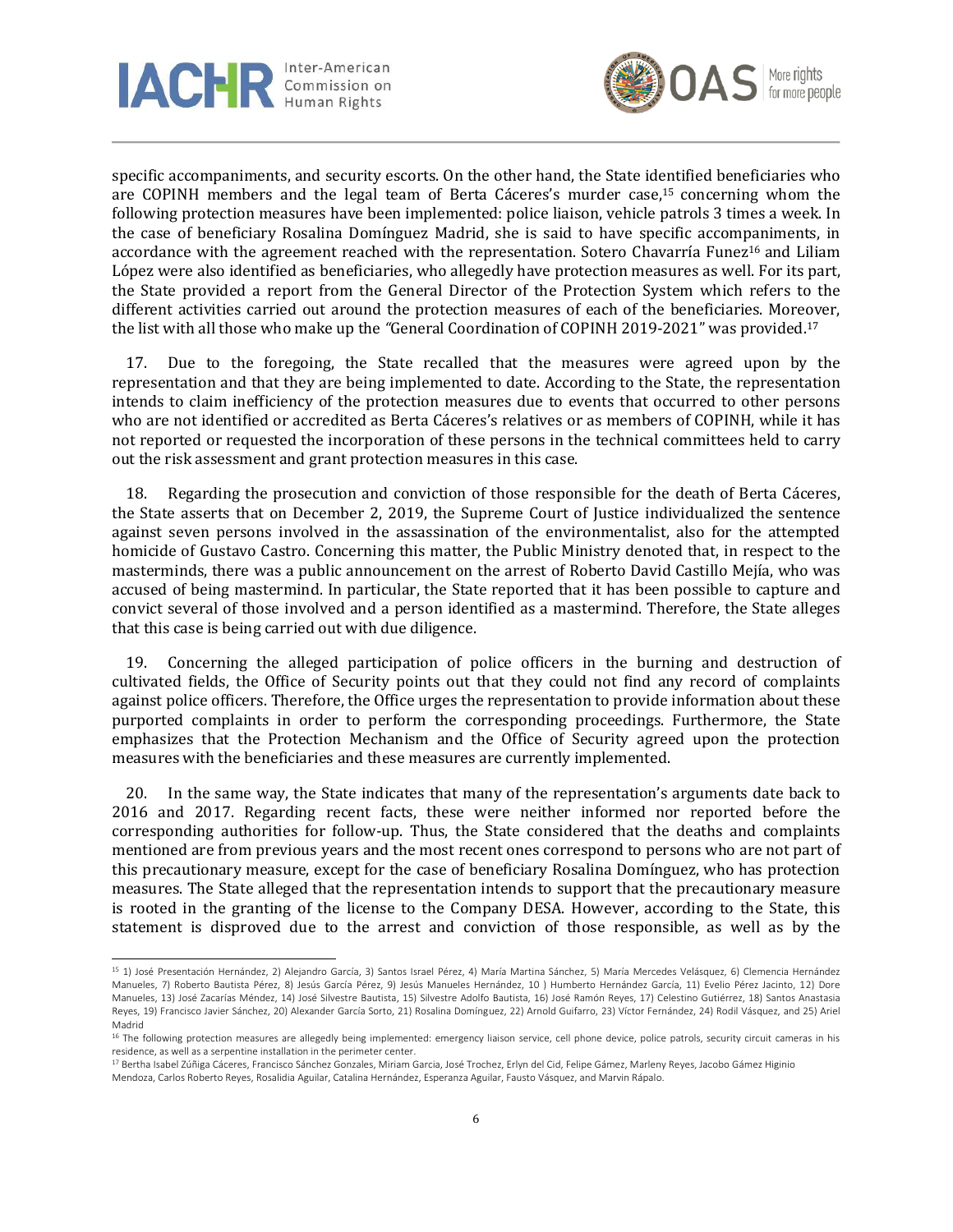



individualization of their sentence. Regarding this point, the State indicated that the criminal proceedings for the issuance of the concession agreement without observance of the prior, free, and informed consultation have been launched. On the other hand, the State requested the partial lifting of this measure with respect to the beneficiary Gustavo Castro as he is not in the country.

21. Through communication dated September 9, 2020, the State provided a certified copy of Judgement No. TSJN-SI-S53-2019 from December 2, 2019, issued by the First Judgement Court Chamber of Tegucigalpa, whereby conviction is rendered against those responsible for the crimes of assassination and attempted assassination to the detriment of Berta Isabel Cáceres and another person (referred to as *"*ABC").<sup>18</sup> Furthermore, the State produced the report from the Department of Human Rights of the Secretariat of Security, in which it is stated that there was *"*an inappropriate use of protection measures" by some of the beneficiaries. This report referred specifically to beneficiaries Olivia Marcela Zúñiga Cáceres and Gustavo Adolfo Cáceres, who have apparently requested several times that the officers in charge of their personal security detail perform some activities that do not match their typical functions.<sup>19</sup>

22. In the report dated February 26, 2021, the State indicated that the trial against Mr. David Castillo concerning the assassination of Berta Cáceres is underway and that the Public Ministry is performing the corresponding investigative procedures. In the same way, it stressed that it would continue to implement the corresponding protection measures in favor of the beneficiaries. On this last point, the State requested support from the IACHR to mediate between the parties in order to reach joint agreements which ensure the effectiveness of the measure as well as its scope and limits. The State reported that, on October 23, 2020, the Technical Committee held a meeting which the beneficiaries and their representation attended. During that meeting, state authorities reported that the protection measures have been implemented and complied with in accordance with the precautionary measure adopted. Similarly, the police protection measures were reviewed taking into account the situations informed during the deployment of these measures. On this occasion, the Technical Committee reached a series of agreements, including: i) to request the coordination of the COPINH to comply with the agreements from previous meetings, which include sending a complete list of all the beneficiaries of this precautionary measure; ii) to carry out an assessment of the context and a prevention plan concerning the conflict that the Community Rio Blanco faces, through the Unit of Prevention and Context Analysis; iii) to send a note to the Department of the Interior requesting that, according to their powers, they train the personnel of the Office of Conflict Resolution in order to encourage the dialogue and mediation in the situation that the Community Rio Blanco is facing; iv) these protection and preventive measures will be in force while the risk reassessment of this case is performed, which will be presented again before the Technical Committee of the Protection Mechanism. Therefore, the State considered that the state institutions are complying with Article 25 of the Rules of Procedure.

23. Concerning the protection measures implemented in favor of the beneficiaries, the State asserted that the Cáceres Family currently has a detail composed of 10 police officers, police patrols,

<sup>18</sup> From judgment of December 2, 2019, the conviction of Messrs. Elvin Heliberto Rápalo Orellana, Oscar Arnoldo Torres Velásquez, Edilson Atilio Duarte Meza, and Henry Javier Hernández Rodríguez as co-perpetrators, liable for the crime of consummated murder and as co-perpetrators of the crime of attempted murder. Moreover, Messrs. Sergio Ramon Rodríguez Orellana and Douglas Geovanny Bustillo are convicted as co-perpetrators of the crime of consummated murder. Mr. Mariano Diaz Chaves is also convicted as perpetrator by omission for the crime of consummated murder.

<sup>&</sup>lt;sup>19</sup> In the case of Ms. Olivia Marcela Zúñiga Cáceres, they point out that the beneficiary told one of the officers of her personal security detail to "go to work elsewhere," that she no longer wants to see him there, or otherwise, she was "going to report him." On previous occasions, the beneficiary asked the security officers to dump her garbage using the assigned patrol. When they refused to do so, she reproached them with phrases such as "Go away, I no longer want you in my personal security detail," that she was "going to ask the Mechanism for a change" and "Don't worry, go away, I don't want you to be here anymore." Regarding beneficiary Gustavo Adolfo Cáceres, it was reported that he has repeatedly requested that assigned security officers intervene at police checkpoints to "pass his personal friends and trucks that do not meet the requirements for proper circulation." Furthermore, the beneficiary has purportedly asked the drivers of the Police Radio Patrol to transfer the housemaid to his home, while the beneficiary has a private vehicle for his personal proceedings.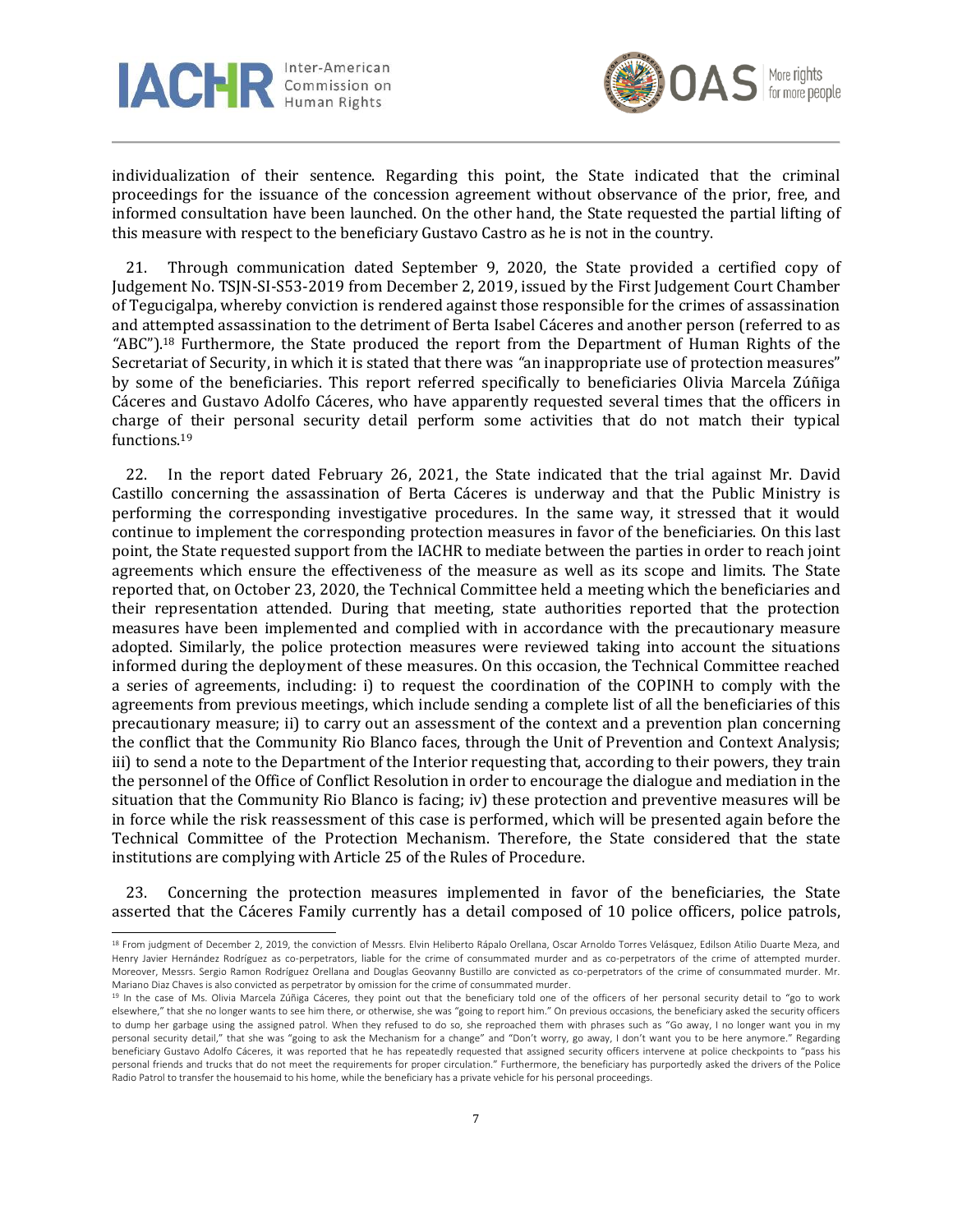



specific accompaniments, and police liaison. Ms. Olivia Marcela Zúñiga Cáceres allegedly has a detail with 9 police officers. Ms. Austra Bertha Flores López purportedly has security 24 hours a day, specific accompaniments, and a police liaison. Ms. Rosalina Domínguez allegedly has a police liaison, police patrols, and specific accompaniments. Then, beneficiaries Víctor Fernández, Arnold Samir Guifarro Aguilar, Roberto Cáceres Flores, Carlos Roberto Reyes, José Marvin Rápalo, Rosa Lidia Cruz, Esperanza Aguilar, Bertha Isabel Zúñiga, Francisco Sánchez, Mirian García, Marleny Reyes Castillo, José Felipe Gámez, Jacobo Gámez García, and Suani Joel Núñez Sauceda purportedly have a police liaison. Regarding the different incidents informed by the representation in their reports, the State indicates that all the complaints filed by the beneficiaries are recorded. The Police Directorate of Investigations was asked to provide the corresponding information on the current status of the investigative proceedings.

24. In relation to the facts informed by Mr. Erlin del Cid about an alleged kidnapping and detention attempt, the State reported that, on April 9, 2020, the police officer from the National Directorate of Special Forces was in a fixed checkpoint on the highway of the Colomoncagua municipality. The police officer informed that that day a citizen was detained for not complying with the curfew. The citizen allegedly argued with the police officers and fled the scene. In spite of that, according to the record of the Municipal Central Office (*Jefatura Municipal*), no citizen called *"*Erlin del Cid Pineda" was detained that day. Regarding the purported arbitrary detention and mistreatment to a member of the Llano Grande community, the State indicated that, on May 14, 2020, a person was detained in a mobile police checkpoint because this person *"*made a scandal" with a machete-like weapon and threatened the personnel who were there. The person's name was "Abner Adalid Del Cid Diaz," who at the time of his detention had a scratch on his right shoulder and bruises (hematomas) on his right eye. He stated that he did not know how or who had hit him, since he was inebriated. On another note, on March 10, 2021, the State asserted that three of the persons prosecuted for the assassination of Berta Cáceres<sup>20</sup> remain held in the corresponding penitentiary.

25. In its communication date October 27, 2021, the State provided a list of the beneficiaries of the protection measures and their execution. With respect to the relatives of Bertha Cáceres, eight persons were accredited<sup>21</sup>; with respect to the members of COPINH, five persons were accredited,<sup>22</sup> clarifying that these persons were, in turn, accredited by the Coordination of the said organization; and with respect to the legal team, three persons were accredited.<sup>23</sup> It also referred to the protection measures implemented in favor of Berta Cáceres's family members,<sup>24</sup> which include permanent security at residences, patrols, police accompaniments, and security escorts, installation of security cameras, installation of security doors, police liaison, allocation of vehicles, monthly stipend for the payment of security personnel, driver and fuel, granting of identification cards as beneficiaries of precautionary measures, among other measures. Regarding the measures implemented in favor of Rosalinda Domínguez Madrid, the State referred to police liaisons, police accompaniments, patrols, among other measures. Regarding beneficiaries Víctor Fernández, Ariel Madrid, Arnold Guifarro, and Rodil Vásquez, a series of security measures are purportedly being implemented, including patrols in the workplace, police liaisons, emergency contacts, police accompaniments, and a monthly stipend for the payment of security personnel.

<sup>&</sup>lt;sup>20</sup> Sergio Ramon Rodríguez Orellana, Roberto David Castillo Mejía, and Douglas Geovanny Bustillo.

<sup>&</sup>lt;sup>21</sup> Austra Bertha Flores, Olivia Marcela Zúñiga, Mery Hazel Flores, Salvador Zúñiga, Gustavo Cáceres, Roberto Cáceres, Bertha Isabel Zúñiga, and Laura Zúñiga

<sup>22</sup> José Melvin Trochez, Maria Pascuala Vásquez, José Gaspar Sánchez, Rosalinda Domínguez Madrid, and José Asunción Martinez.

<sup>23</sup> Arnold Guifarro, Víctor Fernández, and Rodil Vásquez.

<sup>&</sup>lt;sup>24</sup> Olivia Marcela Zúñiga Cáceres, Austra Berta Flores, Gustavo Cáceres, Roberto Cáceres Flores, Mery Hazel Flores López, Salvador Zúñiga, and Berta Isabel Zúñiga Cáceres.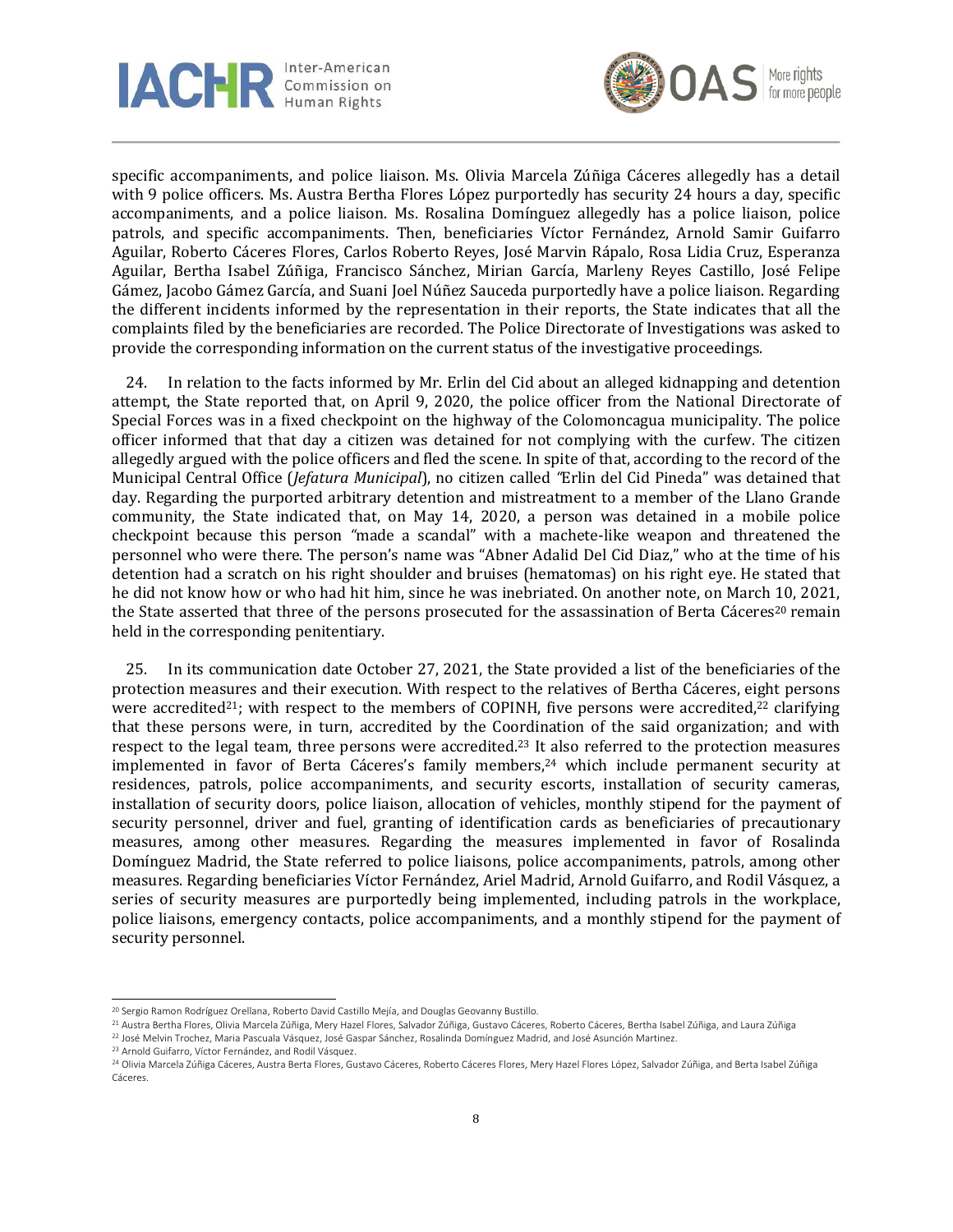



26. On another note, the State indicated that, according to the Minutes of the Technical Committee of October 23, 2020, Mr. Francisco Sánchez, Mr. Sotero Chavarría, and Ms. Liliam López are no longer part of COPINH; therefore, it was decided to contact these persons in order to determine and verify whether they meet the requirements to be protected by the protection mechanism. In response, it was reported that the aforementioned persons appeared before the Unit; however, their request was not accepted. Lastly, the State reiterated the importance of the COPINH Coordination Office being able to send the list of persons who are members of the Council, which will allow for an adequate management of the protection processes. So far, there is only a list of members of COPINH that make up the Board of Directors, emphasizing that protection in collective cases is complex, especially in cases where all members are unknown.

#### **ii. Information provided by the representation**

27. Upon the granting of the precautionary measures, the representation reported on their implementation by the State. According to the representation, the risk for the members of COPINH and the family of Berta Cáceres increased as a result of their participation in the legal proceedings against those responsible for the murder of the defender Cáceres. The representatives referred to events between 2016 and 2019, which include the murder of 3 members of COPINH<sup>25</sup> and the human rights defender Lesbia Yaneth Urquía,<sup>26</sup> as well as attacks, harassment, and attempts on their lives. They also stressed that the State failed to present detailed information about the investigations carried out to clarify these facts. On December 5, 2019, it was reported that *"*[…] CEJIL does not act as the representative organization of Mr. Gustavo Enrique Castro Soto."

28. The representation questioned the implementation of the current measures. They specifically refer to irregularities during the legal proceedings against Cáceres's murderers<sup>27</sup> as well as against the only mastermind being charged, the manager of the DESA company, Roberto David Castillo. The representation stressed that the license of the DESA company is in force and continues to be a source of risk for COPINH members, who still receive threats due to their work in protecting their lands against threats entailed by the hydroelectric project Agua Zarca. These events were allegedly brought to the attention of the State. However, to this date, State authorities have not replied.

29. According to information received, in 2019 several alleged accidents were reported. These include: i) the murder of members belonging to the Río Blanco community and recurring acts of intimidation, attacks, and death threats against other members of the organization,<sup>28</sup> ii) attacks including burning of lands and crops of COPINH members in several communities, <sup>29</sup> and iii) criminalization of several COPINH members, along with the escalation of a discredit and smear campaign against the organization and its members. The representation deems that there is an alarming

 $^{25}$  On March 15, 2016, the representation reported the murder of Mr. Nelson Noe Garcia. Subsequently, on July 11, 2019, the murder of Elvin Saul Madrid Gómez and Olban Adonay Gómez Garcia was reported.

<sup>&</sup>lt;sup>26</sup> The representation reported on July 7 and 8, 2016, on the murder of Lesbia Yaneth Urquía.

 $27$  As reported, the criminal process culminated in a guilty plea against 7 of the 8 defendants, whose written sentence was not issued until more than a year after the Court issued the ruling.

<sup>28</sup> In particular, the information available refers to several reported incidents, namely: death threats against Olban Adonay Gómez Garcia eventually resulted in his death, in March 2019; harassment, threats, and attacks against the indigenous leader Rosalina Domínguez, her family, and other members of COPINH; b) assault with a machete against Mr. Salomé Sánchez, member of COPINH in the month of May 2019; c) in July, destruction of access roads to members of COPINH who reside in Montaña Verde; d) attack with a firearm on members of COPINH who reside in Somolagua, by 8 to 10 armed persons and the destruction of crops; e) detention of a COPINH member by the military, in September 2019; f) an attempt on the life of Rosalina Domínguez, by a person who tried to hurt her with a machete on her neck; g) threats against Mr. Lucio Sánchez, president of the indigenous council, in May 2019.

 $^{29}$  According to the representation, in July 2019, it was recorded the destruction of about 15 blocks of corn crops in the Rio Blanco community, as well as 50,000 coffee plants and 7,000 banana plants in the El Mirador Community.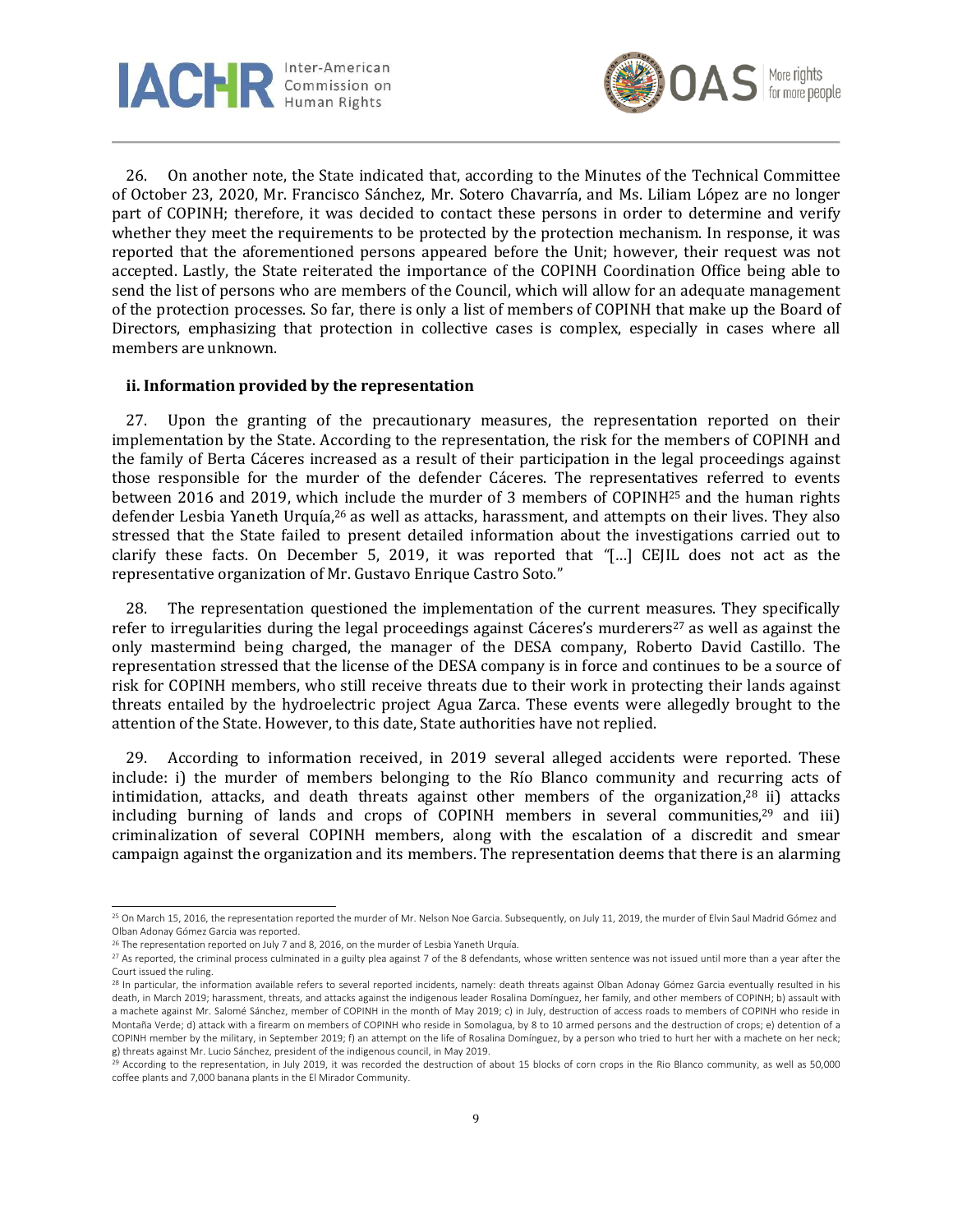



increase in attacks despite repeated communications made to the National System for the Protection of Human Rights Defenders (SNP).

30. The representation also reported the following events: i) on September 22, 2019, Mr. Juvenal Beltrán, member of COPINH in the community of Colomoncagua, was detained and physically assaulted by the military; ii) on September 23, 2019, a COPINH commission was threatened by a family with rocks, machetes, and weapons; iii) on October 27, 2019, a group of communities belonging to COPINH was purportedly detained by members of the same family, <sup>30</sup> who stopped traffic and proceeded to insult and threaten to kill beneficiary Bertha Zúñiga Cáceres, COPINH General Coordinator<sup>31;</sup> iv) on October 30, 2019, several members of the abovementioned family threatened to attack Rosalina Domínguez, Cornelia Domínguez, Clementino Martínez, Adolfo Gómez, Naun Pineda, Fredy Sánchez, Santos Sánchez, and Darwin Sánchez with a machete; and v) the alleged detention of several COPINH members and El Achotal community members, by the National Police for the crime of illegal ploughing.<sup>32</sup> Based on the abovementioned, the representatives uphold that these acts of intimidation, attacks, and threats show an existing pattern of systemic aggressions against COPINH members.

31. Regarding the unfulfillment and unacceptable delay by state authorities in implementing several security measures, the representation alleged the existence of shortcomings within the security detail, in the implementation of infrastructure security measures, the use of police vehicles, and police liaisons used for the purpose of providing protection to the beneficiaries. According to the representation's claims, the State has not effectively implemented the security measures. The representatives consider that the State has not paid attention to the structural causes that motivated the granting of these measures.

32. The representatives underscore the lack of relevant information from the State regarding the investigations' development in the legal proceedings related to these measures. This alleged lack of progress reflects the impunity for the threatening events reported in the context of this matter and the authorities' refusal to allow for Berta Cáceres's family members and members of COPINH to fully participate in the said proceedings. In this regard, the representatives indicated that they have filed requests for investigation proceedings and for information,<sup>33</sup> but that these have not been duly answered or responded to. The representatives deem that the guilty plea by Berta Cáceres's murderers is an important step towards justice and reparation. They reiterated the need to continue with the investigation and to punish every person linked to this event, both perpetrators and masterminds as well as public officers responsible for the omissions regarding the appropriate investigation into the facts.

33. Through communication dated April 4, 2020, the representatives reported that Douglas Bustillo and Sergio Rodríguez (both convicted of Berta's murder) and Roberto Castillo (accused of being mastermind) were possibly going to be released from jail in the framework of the health emergency caused by the COVID-19 pandemic. On this point, the representation considered that there is a wellfounded fear that the actions of the State to protect the population deprived of liberty in the context of the current pandemic may be used illegitimately to release the aforementioned persons. In addition, they considered that the release of the aforementioned persons would have a serious impact on the

<sup>30</sup> According to the information provided, the company is allegedly linked to DESA, and would take reprisals against some of the members of COPINH.

<sup>&</sup>lt;sup>31</sup> The representatives report that this fact was verbally denounced to the police, who were requested to provide company to avoid any other incident.

<sup>&</sup>lt;sup>32</sup> This crime reportedly consists of opening furrows to till the land.

<sup>&</sup>lt;sup>33</sup> Through these briefs, it was requested the inclusion of extracts of information from devices seized on May 2, 2016, at the homes of the defendants in the first judicial process launched for the murder of Berta Cáceres, as well as in the offices of the DESA company in Tegucigalpa. Similarly, in October 2018, the daughters and son of Berta Cáceres made a special request to the Attorney General Óscar Chinchilla, for the investigation and prosecution of the masterminds of the crime.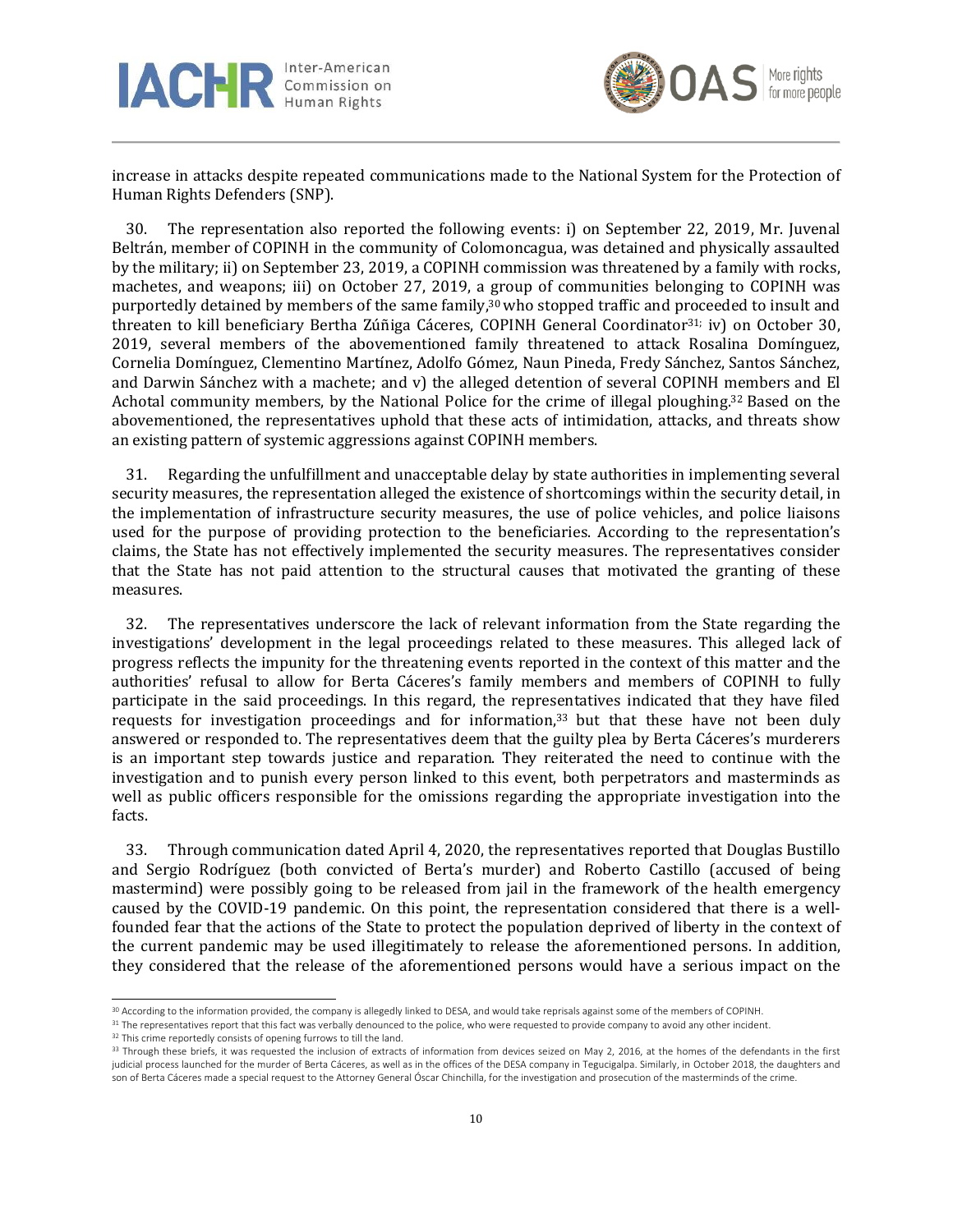



search for truth and justice. Along the same lines, they reiterated the possibility that actions or reprisals could be taken against the beneficiaries if these events materialize.

34. Through a communication sent on October 21, 2020, the representatives provided additional information regarding the attacks on COPINH members during the health emergency. They specifically detailed that Mr. Erlin Del Cid, a member of COPINH general management, was detained on April 9, 2020, by police officers at a checkpoint in Colomoncagua, Intibucá. According to the information provided, police officers interrogated Mr. Del Cid for not wearing a face mask and proceeded to check his belongings without following the established health protocols. Mr. Del Cid was then allegedly attacked and cuffed by the police after a verbal altercation. Police offices purportedly tried to force Mr. Del Cid into an unidentified car. However, he resisted and freed himself from the officer, fleeing the place still in handcuffs. Due to these events, the Public Ministry ordered the detention of Mr. Del Cid. Nonetheless, the Second Court of First Instance (*Juzgado Segundo de Letras*) of the department of Intibucá denied this request and formally notified the start of legal proceedings against him, granting a precautionary measure consisting of appearing every 15 days to the Court to sign.

35. On May 11, 2020, Mr. José Trochez, a member of COPINH general management, was detained at a military checkpoint when returning to the community of Santa Elena. According to available information, soldiers surrounded the car where he was travelling, forced him to get out, and interrogated him. The police officer removed his personal protection and biosafety equipment and accused him of being a gang member. Mr. Trochez was released 6 hours after his detention. On May 14, 2020, Mr. Adner Adalid Diaz del Cid from Colomoncagua (COPINH headquarters) was also detained by the military police at a checkpoint. One of the soldiers allegedly pushed Mr. Diaz to the floor and proceeded to kick and strike him, causing him multiple traumatic injuries. According to the representatives, while Mr. Diaz was beaten, he was also insulted for belonging to COPINH. Afterwards, he was taken to the Municipal Headquarters. His shirt and shoes were removed and was subject to further verbal and physical assaults. Mr. Diaz was kept in isolation without the possibility to contact his family or lawyers. According to the representation, Mr. Diaz was released the following day, with significant injuries and purportedly threatened if he dared to file a complaint.

36. The representation also referred to alleged harassment against Laura Yolanda Zúñiga Cáceres. They specifically argued that on July 28, 2020, an unknown subject appeared at her home and suspiciously lurked around while peeping through the front gate. According to the representation, that same day, another unknown person arrived in a motorcycle and parked in front of her house. In view of these events, the beneficiary reported the facts to the Special Prosecutor for Ethnic Groups and Cultural Heritage and the National Mechanism for the Protection of Human Rights Defenders. As a result, a meeting with the Technical Committee for Protection Mechanisms was held on August 13, 2020. This meeting asked the beneficiary of the possibility of carrying out a risk study to see if the Mechanism should implement or not security measures. In this regard, Ms. Zúñiga considered that, in her case, it is not advisable to move forward with this study, given her mistrust in State institutions. Therefore, the Technical Committee of the Protection Mechanism decided that they do not have the necessary technical elements in order to justify the *"*granting of alternative measures."

37. The representation further indicates that on June 15, 2020, several COPINH members reported the attempted theft of equipment and livestock within their facilities as well as possible damage in their workspace. Thus, on June 18, 2020, COPINH presented a request to the National Protection Mechanism and the Human Rights Commission in order to be assigned a police patrol for 15 days at the *Centro de Encuentro y Amistad "Utopía"* and prevent further damage. Nonetheless, the authorities denied the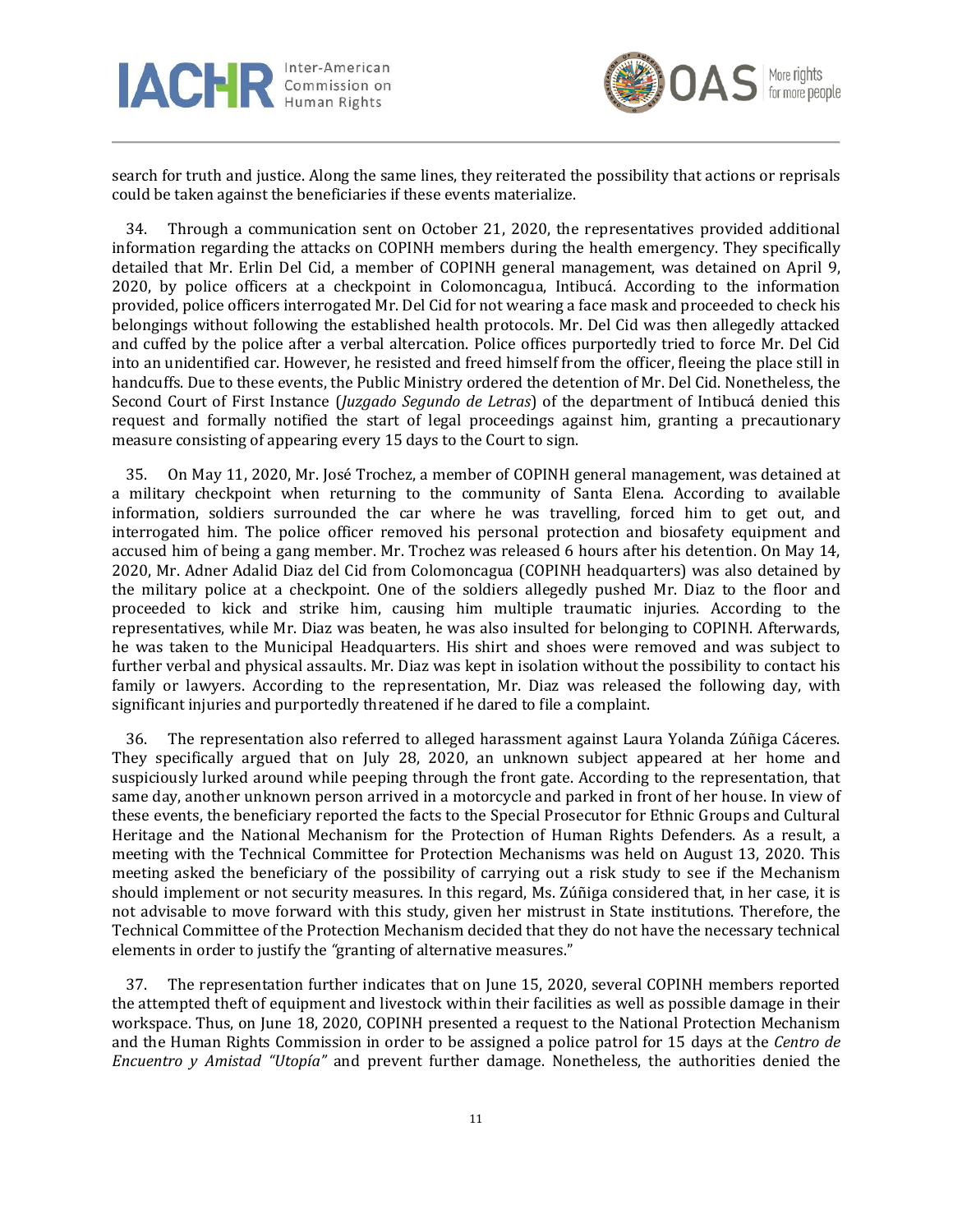



request stating that it was necessary to file a complaint with the police in order to justify the need of a police patrol.

38. Subsequently, on June 22 and June 23, 2020, rumors allegedly began to surface on social media platforms to burn down COPINH facilities due to their work in support of persons deprived of liberty who were suspected to have COVID-19. These events where reported to the Mechanism and to the Police, and police protection was requested at the same time. Despite this request, the State did not issue a response. Thus, the representatives reiterated the lack of effective protection measures, specifically the lack of security camera maintenance in COPINH premises, as the cameras are said not to be working since October 2018. Similarly, the representatives mentioned the smear campaigns and attacks in social media platforms against Berta Cáceres's daughter and COPINH members. During May 2020, the representation received information on incidents of attacks, aggressions, and threats against members of COPINH<sup>34</sup> in the Río Blanco community. These events were denounced to the corresponding authorities. However, the State responded by saying that they do not have the necessary resources to ensure a continuous police presence and that when police officers have been sent, they were attacked.

39. In a communication dated March 19, 2021, the representatives regretted the State allegations, considering that the murders reported since the granting of the measures should not be assessed because the victims were not part of COPINH. In this sense, the representation clarified that COPINH general management's members are not the only beneficiaries of the measures. Instead, COPINH members living in their respective territories are also included. Consequently, they considered it fundamental that the State understands that COPINH members who are living in the communities should be treated as beneficiaries and that they require protection to guarantee that they can carry out their activities as defenders without being subjected to acts of violence. Moreover, the representation reiterated that COPINH is composed of more than 200 communities and that providing a list with all the names of the members of this organization would not be possible because it would infringe the agreements previously established between the parties. In this regard, the representation clarified that the list provided to the State included the members of the General Management of COPINH for the purpose of carrying out the identification of its members, and not for the purpose of considering these persons as the only beneficiaries. Lastly, the representatives emphasized that this precautionary measure is a collective one and the State cannot pretend to individually identify all of COPINH members and provide each of them with personal protection measures.

40. Regarding the implementation of protection measures in favor of COPINH members, the representatives considered that there have been a series of problems and shortcomings, which compromise their effectiveness and have led to an increase in violence in the territories inhabited by COPINH members. In addition, they referred to the non-compliance and unjustified delay on the part of state authorities in the effective implementation of various specific security measures, agreed upon with COPINH, such as, for example, deficiencies in the security details assigned to the communities; problems in the implementation of technological measures such as security cameras or solar panels; difficulties with the police liaisons used to provide protection; and excessive delays in requesting police accompaniment in response times to emergency situations, given the distance from the communities where they must travel to provide protection; difficulties with the police liaisons used to provide protection to beneficiaries; and excessive delays when requesting police accompaniment in response to emergency situations due to the distance from where the patrols must travel to the territory where the beneficiaries live, among others.

<sup>34</sup> The representatives referred to machete attacks against Nixon Pineda, Darwin Domínguez, and Leónidas Sánchez between May 18 and 29, 2020.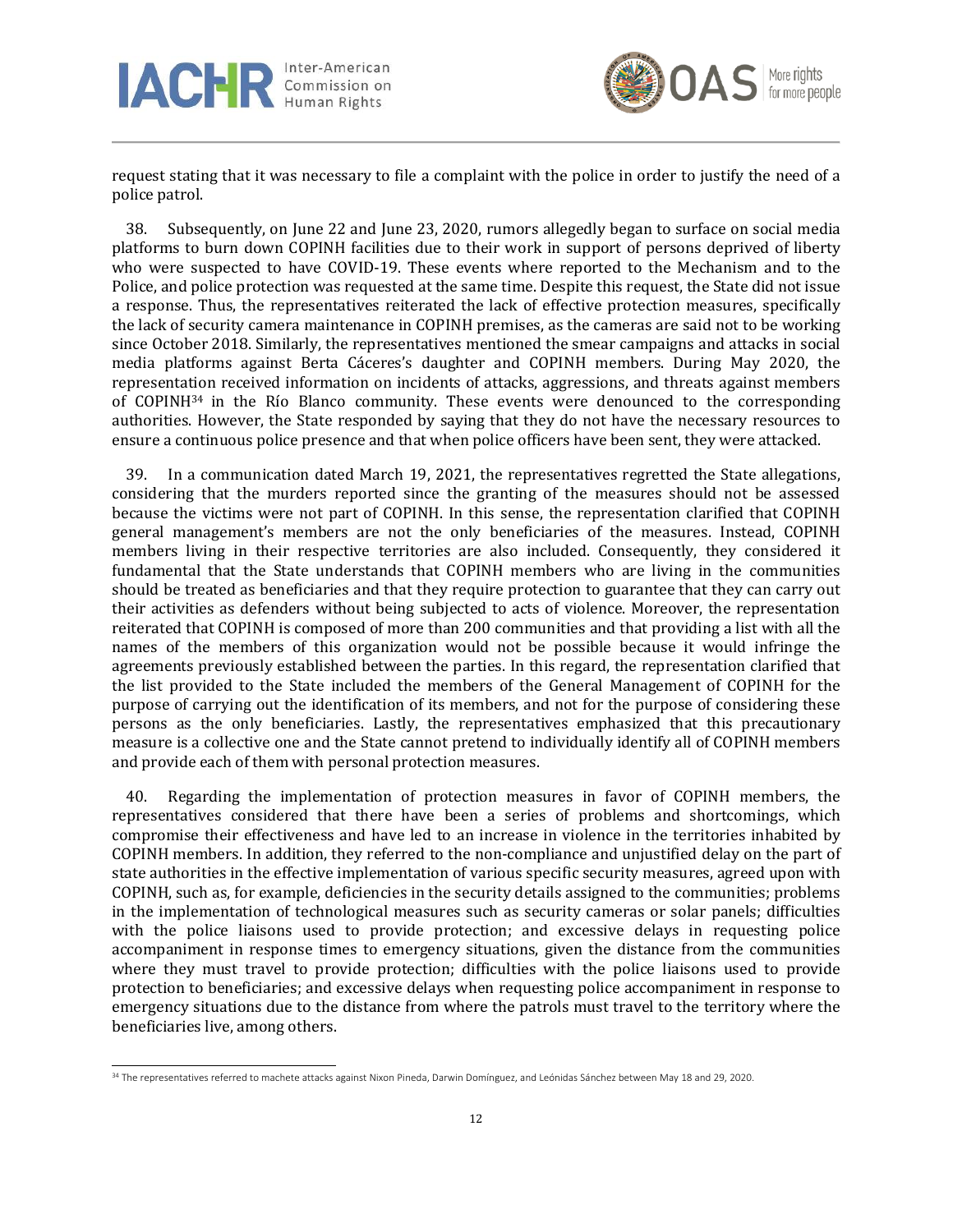



41. The representation added that, on multiple occasions, a family linked to the DESA company has represented one of the main sources of risk to which the beneficiaries are exposed. In addition, they pointed out that the same authorities called upon to provide protection to the beneficiaries have indicated that they do not wish to continue implementing police patrols and accompaniment because it is a high-risk area. On this point, the representation indicated that, according to what was stated by the Secretariat of Security, the area where the beneficiaries live in Río Blanco *"*is an area of great risk for the police" and the family *"*is opposed to the police authorities entering the property where Ms. Rosalina Domínguez is located, given that it is private property and the said family has decided not to allow access to the police or to anyone else." However, the representatives think police officers are unwilling to provide protection. With regard to consultation meetings, several work meetings have been allegedly held with the National Mechanism of Protection in order to monitor the implementation of these measures. On this point, the representatives indicated that the Public Ministry had participated in the meetings on an exceptional basis. However, they deem their absence harmful since it hinders the fulfillment of actions in order to move forward with the investigation related to threatening incidents as informed by the beneficiaries.

42. Regarding the revocation of the administrative concession agreement of the Agua Zarca Project, the representatives noted that the State referred only to the criminal proceedings launched into the granting of the concession agreement without compliance with free, prior, and informed consultation. However, the representation considers that decreasing the criminal liabilities of those involved in the illegal granting of the license, which did not include a proper consultation, does not replace the State's commitment to continue the process that will permanently revoke the administrative license. In this regard, they emphasized the lack of progress on the part of the State to guarantee the revocation of the administrative concession agreement that generated the risk to which COPINH is exposed.

43. Regarding the lack of progress in the investigation of the reported incidents, the representatives allege that the State has not provided information on the investigation into the threats and attacks suffered by Ms. Salome Sánchez, since the State does not consider her to be a member of COPINH. In this regard, they recalled that the fact that the state authorities do not consider certain people as beneficiaries does not exempt them from their responsibility to investigate and report on such events. For this reason, the representation expressed its concern over the lack of clarification of the reported events. In addition to the foregoing, the representatives reported that Ms. Rosalina is at risk due to her participation as a witness in the process against Mr. Roberto David Castillo. Furthermore, they reiterated the different incidents against the members of COPINH, as well as the questions on the criminal proceedings pursued against Mr. Castillo. By communication dated April 6, 2021, the representation reported that on April 3, the general coordinator of COPINH, Bertha Zúñiga, as well as Laura Zúñiga and Camilo Bermúdez, had been illegally and arbitrarily detained by the National Police for 3 hours. According to the information available, the police officers detained the beneficiaries because they were traveling in an armored vehicle which reportedly requires a special permit to be used. On that occasion, the beneficiaries identified themselves as members of COPINH and explained that the armored vehicle was one of the security measures granted by the National Mechanism, but that they did not have the required permit because the said institution had not issued it. After several conversations with the police officers aimed at explaining their situation, the beneficiaries were taken to the Santa Rosa Police Station, where they were held for 2 hours and then allowed to go without any explanation. The representatives considered the aforementioned events as an attempt to intimidate the beneficiaries. In addition, they stressed the lack of a promptly and timely response from the National Mechanism, with whom they tried to communicate on that occasion, but it did not give any response. As a result of the above, the representation requests that the necessary measures be taken to guarantee that the contact number assigned in case of an emergency works properly and provides a promptly and timely response.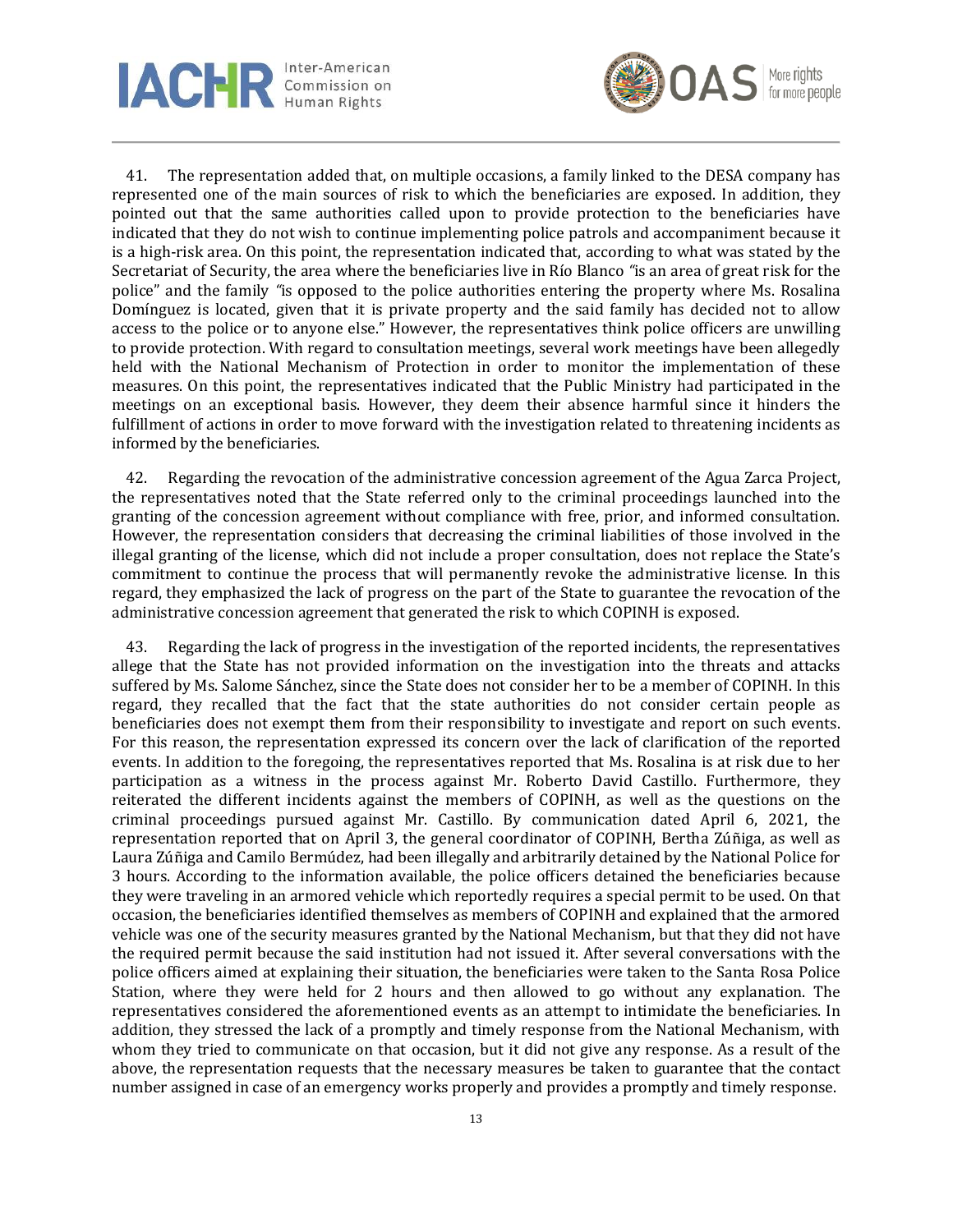



44. Finally, the representation indicates that the armored vehicle available to the beneficiary Bertha Zúñiga is not safe, since it allegedly needs some fixing, which to date has not been reportedly carried out. Therefore, the representation requested another vehicle for her. Lastly, the representatives claim that as Mr. Castillo's trial progresses, the risk faced by the beneficiaries increases, especially against beneficiary Bertha Zúñiga, who will appear as a witness in the said process.

### **IV. ANALYSIS OF THE REQUIREMENTS OF URGENCY, SERIOUSNESS, AND IRREPARABLE HARM**

45. The precautionary measures mechanism is part of the Commission's function of overseeing compliance with the human rights obligations set forth in the Charter of the Organization of American States, and in the case of the Member States that have not yet ratified the American Convention, the Declaration of the Rights and Duties of Man. These general oversight functions are established in Article 18 of the Statute of the IACHR, and the precautionary measures mechanism is described in Article 25 of the Rules of Procedure of the Commission. In accordance with this Article, the Commission grants precautionary measures in serious and urgent situations in which these measures are necessary to avoid irreparable harm to persons.

46. The Inter-American Commission and the Inter-American Court of Human Rights have repeatedly established that precautionary and provisional measures have a double nature, both precautionary and protective. Regarding their protective nature, these measures seek to avoid irreparable harm and preserve the exercise of human rights. Regarding their precautionary nature, these measures have the purpose of preserving legal situations while they are under consideration by the IACHR. In the process of reaching a decision, and according to Article 25(2) of the Rules of Procedure, the Commission considers that:

- a) *"*serious situation" refers to a grave impact that an action or omission can have on a protected right or on the eventual effect of a pending decision in a case or petition before the organs of the inter-American system;
- b) *"*urgent situation" refers to risk or threat that is imminent and can materialize, thus requiring immediate preventive or protective action; and
- c) *"*irreparable harm" refers to injury to rights which, due to their nature, would not be susceptible to reparation, restoration or adequate compensation.

47. With respect to the foregoing, Article 25(9) provides that *"*the Commission shall evaluate periodically, at its own initiative or at the request of either party, whether to keep, modify, or lift precautionary measures in force." In this regard, the Commission should assess whether the serious and urgent situation and possible irreparable harm that caused the adoption of the precautionary measures persist, so as to keep the precautionary measures in force. Moreover, the Commission should consider if new situations that might meet the requirements set forth in Article 25 of the Rules of Procedure have subsequently arisen. Similarly, Article 25(10) establishes that the Commission shall take appropriate follow-up measures, such as requesting relevant information from the interested parties on any matter related to the granting, observance and maintenance of precautionary measures. These measures may include, as appropriate, timetables for implementation, hearings, working meetings, and visits for follow-up and review. <sup>35</sup> Through Resolution 2/2020 of April 15, 2020, the IACHR ruled on the possibility of issuing Follow-up Resolutions.

<sup>&</sup>lt;sup>35</sup> IACHR[. General guidelines for monitoring the recommendations and decisions of the Inter-American Commission on Human Rights.](https://www.oas.org/es/cidh/actividades/seguimiento/pdf/Directrices-es.pdf) September 30, 2019, para. 29.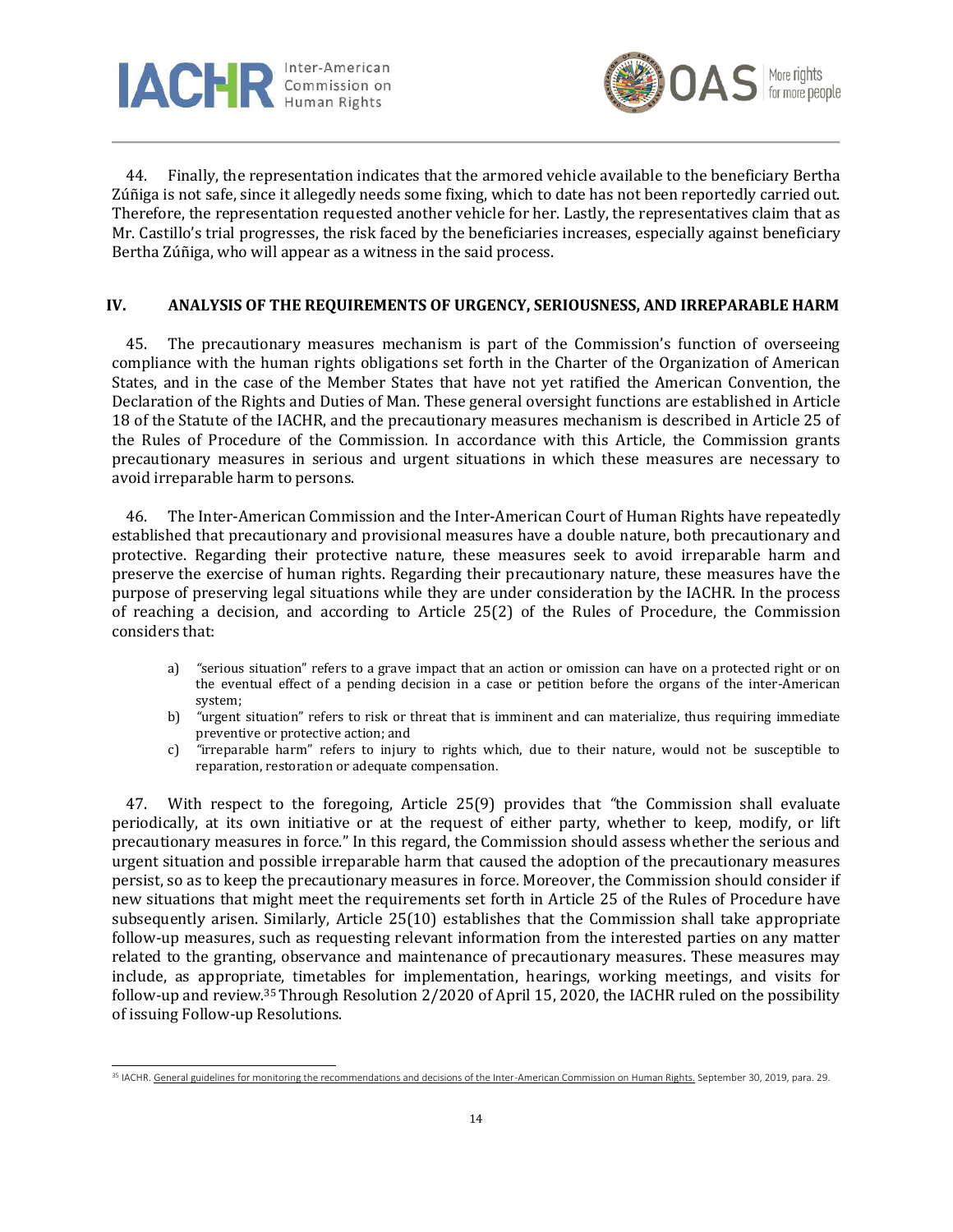



48. On this occasion, the Commission decides to issue a *Follow-up Resolution* with a view to promoting the implementation of these precautionary measures as part of those appropriate follow-up measures for the matters that are in force. At the time of adopting this decision, the Commission takes into account the continuous requests from the representation so that the precautionary measures are duly implemented and the express request for support made by the State (see *supra* paras. 22 and 27, among others).

49. Moreover, the Commission reiterates the duty of States to provide due protection to human rights defenders so that they can carry out their work and activities without being subjected to acts of violence or being victims of events that could be a threat to their rights. <sup>36</sup> The Commission considers that human rights defenders are a pillar for the strengthening and consolidation of democracies, given that *"*they exercise the necessary citizen control over public officials and democratic institutions." <sup>37</sup> In this sense, acts of violence against human rights defenders not only affect the guarantees that every human being must have, but also undermine the fundamental role they play in society. These acts directly impact the people for whom they work, eliminating their voices, causing fear, and creating an intimidating effect for other defenders, <sup>38</sup> contributing to the vulnerability and defenselessness of the causes and victims whom they represent. Consequently, when a person is prevented from defending human rights, the rest of society and, in general, the rule of law and the functioning of a democratic society are directly affected.<sup>39</sup>

50. In the same way, the Commission recalls that, in the case of human rights defenders, the States must implement measures according to the particular conditions derived from their special condition, so that they can freely exercise their duties. In this regard, the Court indicated in the *Case of Human Rights Defender et al. v. Guatemala of 2014* the following*:* 

*"*[…] This Court has also indicated that, in addition to the general obligations to respect and guarantee rights, from Article 1.1. of the Convention special duties stem, which are determinable based on the particular protection needs of the subject of law, either by his personal condition or by the specific situation in which he finds himself. Along these lines, the Court recalls that in certain contexts, the States have the obligation to adopt all the necessary and reasonable measures to guarantee the rights to life, personal liberty, and personal integrity of those who are in a situation of special vulnerability, particularly as a consequence of their work, as long as the State is aware of a real and immediate risk against them and whenever there are reasonable possibilities to prevent or avoid that risk. […]" 40

51. In addition to this, the Court also indicated, in the said judgment, the following:

[...] The Court reiterates that the defense of human rights can only be exercised freely when the persons who carry it out are not victims of threats, or of any type of physical, mental, or moral aggression, or other acts of harassment. For such purposes, it is the duty of the State not

<sup>36</sup> IACHR. Basic guidelines for investigating crimes against human rights defenders in the Northern Triangle. Doc. 110. June 1, 2021, paras. 26-27.

<sup>37</sup> IACHR, Criminalization of the Work of Human Rights Defenders, OEA/Ser.L/V/II. Doc. 49/15, December 31, 2015, para. 22.

<sup>38</sup> I/A Court H.R. Case of Valle Jaramillo et al. v. Colombia. Merits, Reparations and Costs. Judgment of November 27, 2008. Series C No. 192, para. 96; I/A Court H.R. Case of Huilca Tecse, v. Peru. Merits, Reparations and Costs. Judgment of March 3, 2005. Series C No.121, para. 78.

<sup>&</sup>lt;sup>39</sup> IACHR, Report on the Situation of Human Rights Defenders in the Americas, OEA/Ser.L/V/II.124 Doc. 5 Rev. 1, March 7, 2006, para. 34

<sup>40</sup> I/A Court H.R. [Case of Human Rights Defender](https://www.corteidh.or.cr/docs/casos/articulos/seriec_283_esp.pdf) *et al*. v. Guatemala. Preliminary Objections, Merits, Reparations and Costs. Judgment of November 19, 2015. Paragraph 141.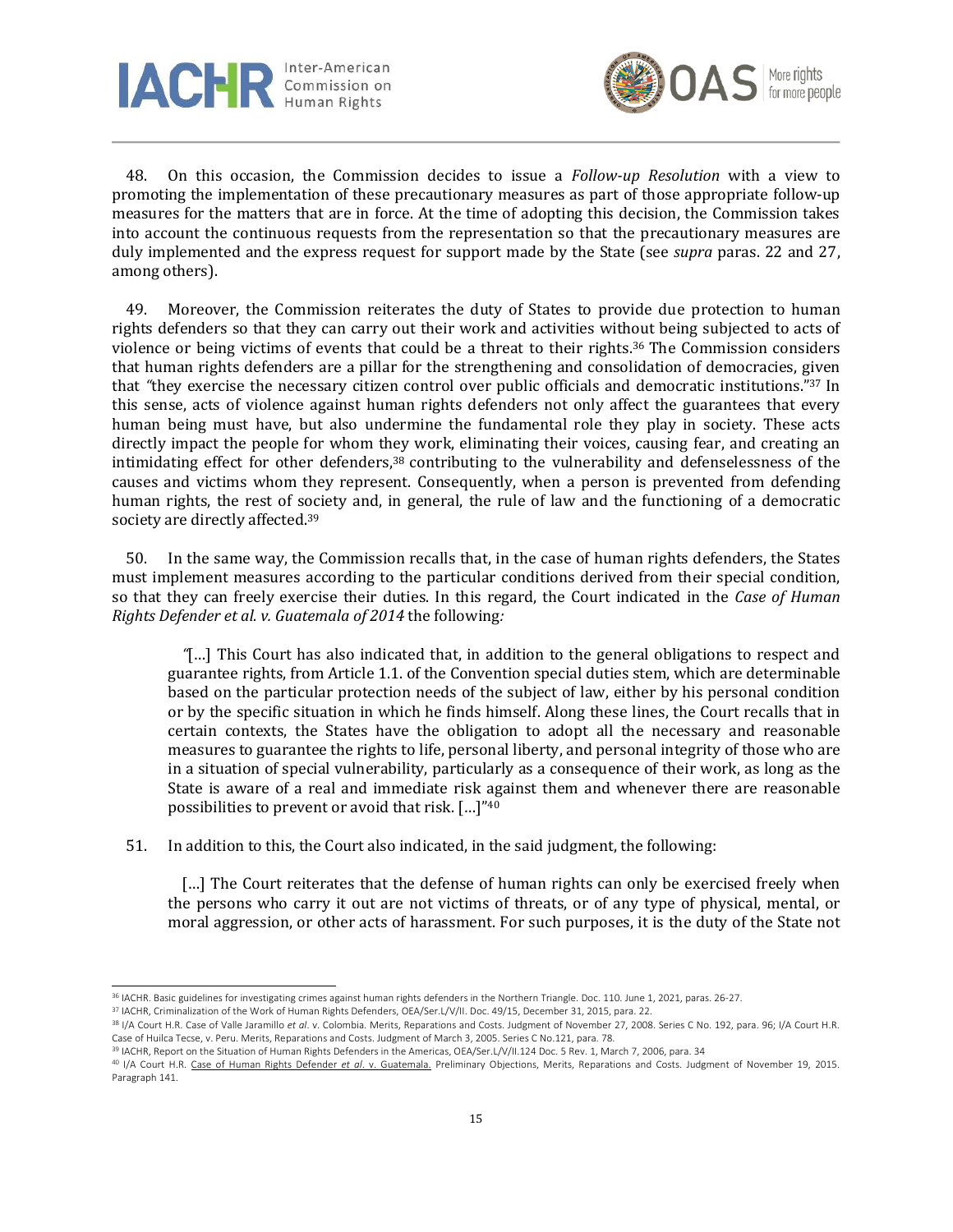



only to create legal and formal conditions, but also to guarantee the factual conditions in which human rights defenders can freely develop their role. [...]<sup>41</sup>

52. Taking the aforementioned into consideration, the Commission recalls that the issues identified address the situation of two groups of beneficiaries who are human rights defenders in Honduras. In the first place, the situation of Berta Cáceres as a beneficiary of precautionary measures, and, secondly, the situation of beneficiaries related to Berta Cáceres and whose risk was analyzed following her murder in 2016. Next, the corresponding analysis for each of the two groups of beneficiaries under the following order:

A. Berta Cáceres and her assassination in 2016

B. Implementation of precautionary measures regarding the nuclear family of Berta Cáceres, members of the COPINH organization, *et al*.

*i. Universe of beneficiaries from the "members of the COPINH organization" group* ii. Security details and protection measures to guarantee the life and personal integrity of the *beneficiaries* 

*iii. Investigation processes iv. Ongoing risk pursuant to Article 25 of the IACHR Rules of Procedure v. Request to lift the precautionary measures regarding Gustavo Castro*

# **A. Berta Cáceres and her assassination in 2016**

53. The Commission considers that the murder of any beneficiary is a particularly grave, serious, and worrying fact, since it represents the materialization of the risk that the precautionary measures sought to prevent. As indicated at the time, and considering the facts presented in the file, on March 4, 2016, the IACHR expressed its deep rejection of the murder of Berta Cáceres, who, in addition to being a beneficiary of precautionary measures since 2009, was a renowned human rights defender, indigenous leader, and general coordinator of COPINH.<sup>42</sup> The Commission recalled that it had repeatedly denounced publicly the serious risk and harassment that she was facing.<sup>43</sup>

54. On that occasion, the IACHR expressed its consternation and concern over the fact that this murder took place despite the precautionary measures granted in her favor and following the last working meeting that took place at the IACHR headquarters on October 21, 2015. <sup>44</sup> At that meeting, the IACHR drew the attention of the State delegation to the risk faced by Berta Cáceres and the shortcomings in the implementation of the protection measures in her favor. <sup>45</sup> Moreover, the IACHR inquired about the reasons why an effective investigation was not carried out to remove the risk factors that perpetuated the ongoing acts of violence and harassment against her.<sup>46</sup> Following up on the situation, the IACHR sent a letter to the State of Honduras in December 2015 requesting information on the protection and investigation measures that should be adopted.<sup>47</sup> According to reported information, the acts of violence continued. 48

<sup>41</sup> Ibidem, paragraph 142.

<sup>42</sup> IACHR, IACHR Condemns the [Killing of Berta Cáceres in Honduras,](https://www.oas.org/es/cidh/prensa/comunicados/2016/024.asp) March 4, 2016

<sup>43</sup> Ibidem

<sup>44</sup> Ibidem <sup>45</sup> Ibidem

<sup>46</sup> Ibidem

<sup>47</sup> Ibidem

<sup>48</sup> Ibidem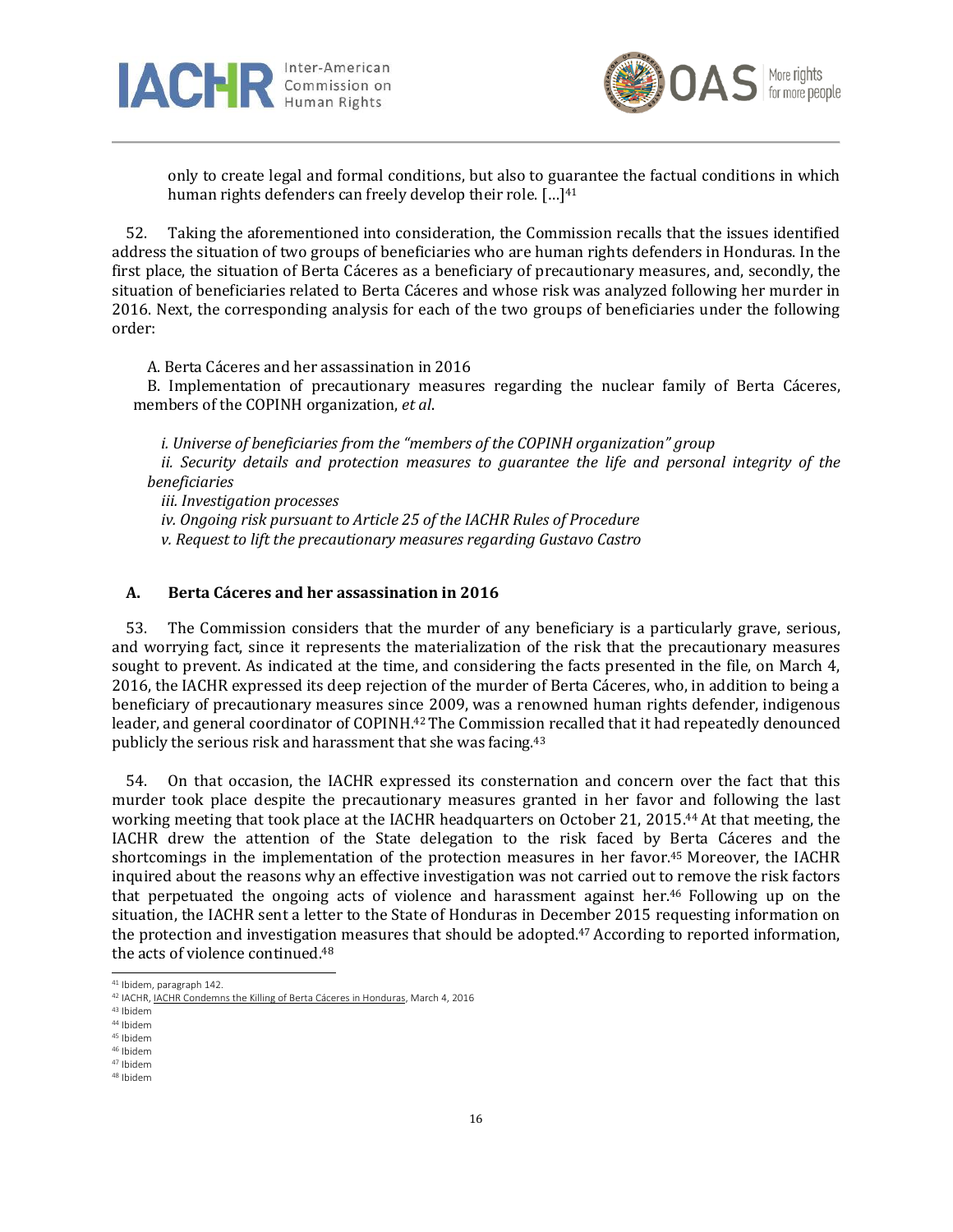



55. Through a press release dated March 4, 2016, the IACHR recalled that the State has the obligation to investigate the murder in a serious, prompt, and efficient way, and to include lines of investigation that analyze as a hypothesis that this crime has been motivated by her activity as a human rights defender. <sup>49</sup> In addition to establishing the truth of what happened, the IACHR indicated that the investigation should determine liabilities and punish both perpetrators and masterminds. The Commission emphasized that the crime committed should not be left unpunished. 50

56. With regard to this mechanism, the Commission recalls that precautionary measures are part of the duty of prevention that the States have, in such a way that, upon becoming aware of a situation presenting a risk, they are obliged to adopt the necessary measures which, reasonably judged, are sufficient to protect the rights of the beneficiaries. Should the State not take such measures, it would fail to comply with an international obligation, and if the risk comes to fruition, it may be held internationally responsible. In this regard, the Inter-American Court indicated in the *Case of Velásquez Paiz et al. v. Guatemala of 2015* the following:

*"*[…] In this regard, the Court clarifies that, in order to establish a breach of the duty to prevent violations of the rights to life and personal integrity, it must be verified that: i) the state authorities knew, or should have known, of the existence of a real and immediate risk to the life and/or personal integrity of a given individual or group of individuals, and that ii) such authorities did not adopt the necessary measures within the scope of their powers that, judged reasonably, could be expected to prevent or avoid such a risk. […]" 51

57. In this regard, in its *Report No. 35/17 of Case 12.713 on José Rusbel Lara et al. in Colombia,* the Commission ruled on the murder of a beneficiary of precautionary measures and indicated that:

*"*[…] there was a special duty to protect him, since he was a beneficiary of precautionary measures granted by the IACHR. Regarding the role of precautionary measures within the preventive duties of the State, the Commission has considered that the granting of precautionary measures allows for the State to be aware of a situation presenting a risk and, therefore, there is a special duty to protection in order to avoid the foreseeable action of actors who contribute to it, in such a way that the effective implementation of the measures constitutes a reasonable means of prevention in order to prevent the risk from materializing." 52

58. Given that in this proceeding the Commission is not called upon to rule on the international liability of the State, nor to find any violations of human rights in light of the applicable international instruments, the Commission proceeds to analyze whether the precautionary measures should remain in force in light of Article 25 of the Rules of Procedure. In analyzing current compliance with the procedural requirements, the Commission recalls the condemnable murder of the beneficiary in 2016. This murder occurred following a series of threatening events towards the beneficiary that included threats, surveillance, and acts of intimidation towards her during the time the precautionary measures have been in force (see *supra* paras. 9-11). In particular, the Commission notes with special concern that

<sup>49</sup> Ibidem

<sup>50</sup> Ibidem

<sup>51</sup> I/A Court H.R. Case [of Velásquez Paiz](https://www.corteidh.or.cr/docs/casos/articulos/seriec_307_esp.pdf) *et al*. v. Guatemala. Preliminary Objections, Merits, Reparations and Costs. Judgment of November 19, 2015. Series C No. 307. Paragraph 109

<sup>52</sup> IACHR, Merits Report N. [35/17, José Rusbel Lara](https://www.oas.org/es/cidh/decisiones/2017/copu12713es.pdf) *et al*. (Colombia), March 21, 2017, para. 157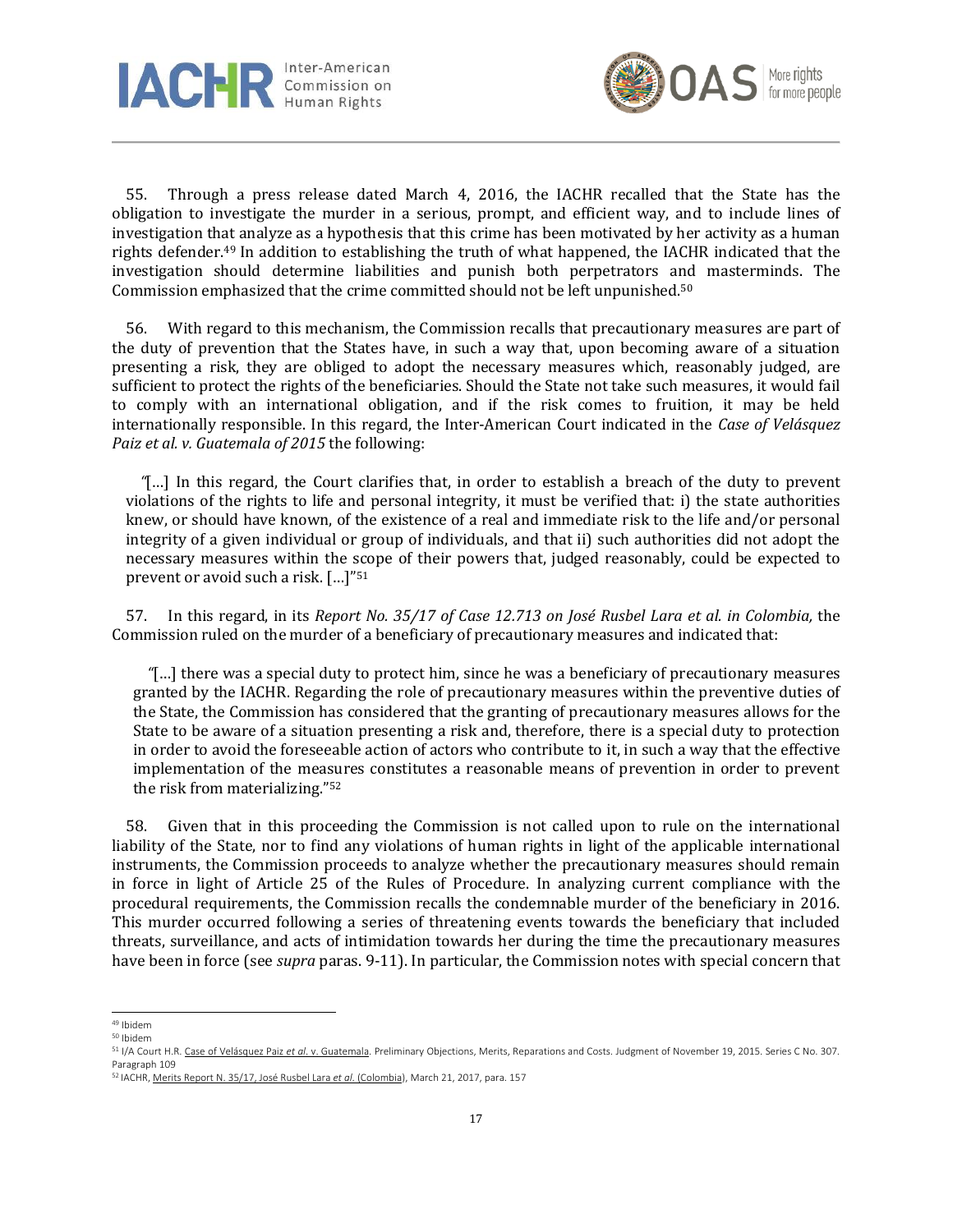



the representation alleged the prior existence of a plan to kill her, which was reported to the State (see *supra* para. 11).

59. Due to the foregoing, the Commission observes that the beneficiary's death entails a material impossibility in terms of implementation of these measures by the State, as well as a significant change in the facts that led to the granting of the precautionary measures. Therefore, considering the temporary and exceptional nature of precautionary measures, <sup>53</sup> the Commission considers that the requirements established in Article 25 of its Rules of Procedure are not currently met, given that the matter has been devoid of purpose following the death of the beneficiary of these measures. Therefore, the Commission considers that it is appropriate to lift these precautionary measures.

60. Lastly, in line with what the Inter-American Court has indicated in various matters,<sup>54</sup> a lifting decision does not imply considering, in any way, that the State has effectively complied with the precautionary measures ordered, nor can it imply that the State is relieved from its general protection obligations contained in Article 1(1) of the Convention, within the framework of which the State is especially obliged to guarantee the rights of persons at risk and must promote the necessary investigations to clarify the facts, followed by the consequences that may be established. In the same way, also based on the assessment of the Inter-American Court, the lifting of the precautionary measures, or the declaration of non-compliance with them, does not imply an eventual decision on the merits of the controversy if the case were to be brought before the inter-American system through a petition, nor does it prejudge state responsibility for the events denounced.<sup>55</sup>

# **B. Implementation of precautionary measures regarding the nuclear family of Berta Cáceres, members of the COPINH organization,** *et al***.**

61. Such precautionary measures were granted in favor of the beneficiaries in consideration of a sum of risk factors that they faced after the murder of Berta Cáceres in 2016. The Commission considered *"*the continuous acts of violence, harassment, and threats that the members of COPINH were purportedly facing, as well as the special circumstances generated by the murder of the leader Berta Cáceres in the situation of her nuclear family and that of Mr. Gustavo Castro, immediate witness of the murder." <sup>56</sup> The IACHR determined that the situation identified is said to be considered *"*a retaliation due to the actions that the members of COPINH, who operated under the leadership of Ms. Berta Cáceres, have been carrying out for the recognition of indigenous territories and for their opposition to different projects that are sought to be implemented in different areas of Honduras." <sup>57</sup> Similarly, the Commission took into account those *"*alleged acts of harassment, monitoring, intimidation, and threats against Messrs. Víctor Fernández, Arnold Guifarro, Carlos Jiménez, Mr. A, Ms. B, and Ms. C," <sup>58</sup> because of *"*their professional performance in the legal accompaniment of the family of Berta Cáceres in all the processes related to the investigation into her murder." 59

<sup>53</sup> I/A Court H.R., Matter of Adrián Meléndez Quijano *et al*. Provisional Measures regarding El Salvador. Order of the Court of August 21, 2013, para. 22, and Matter of Galdámez Álvarez *et al*. Provisional Measures regarding Honduras. Order of the Inter-American Court of Human Rights of November 23, 2016, para. 24

<sup>54</sup> See: I/A Court H.R. Matter of Velásquez Rodríguez. Provisional Measures regarding Honduras. Order of the Inter-American Court of Human Rights of January 15, 1988, Considerandum 3, and Matter of Giraldo Cardona *et al*. Provisional measures regarding Colombia. Order of the Inter-American Court of Human Rights of January 28, 2015, Considerandum 40.

<sup>55</sup> See: I/A Court H.R. Matter of Guerrero Larez. Provisional Measures regarding Venezuela. Order of the Inter-American Court of Human Rights of August 19, 2013, Considerandum 16, and Matter of Natera Balboa. Provisional Measures regarding Venezuela. Order of the Inter-American Court of Human Rights of August 19, 2013, considerandum 16.

<sup>56</sup> IACHR[, Resolution 8/2016, PM No. 112-16, Matter of members of COPINH and relatives of Berta Cáceres regarding Honduras,](http://www.oas.org/es/cidh/decisiones/pdf/2016/MC112-16-Es.pdf) March 5, 2016, paragraph 7 <sup>57</sup> Ibidem

<sup>58</sup> IACHR[, Resolution No. 112-16, PM No. 112-16, Extension of beneficiaries who are members](http://www.oas.org/es/cidh/decisiones/pdf/2016/MC112-16-Es-ampliacion.pdf) of COPINH and relatives of Berta Cáceres regarding Honduras, March 23, 2016, paragraph 12

<sup>59</sup> Ibidem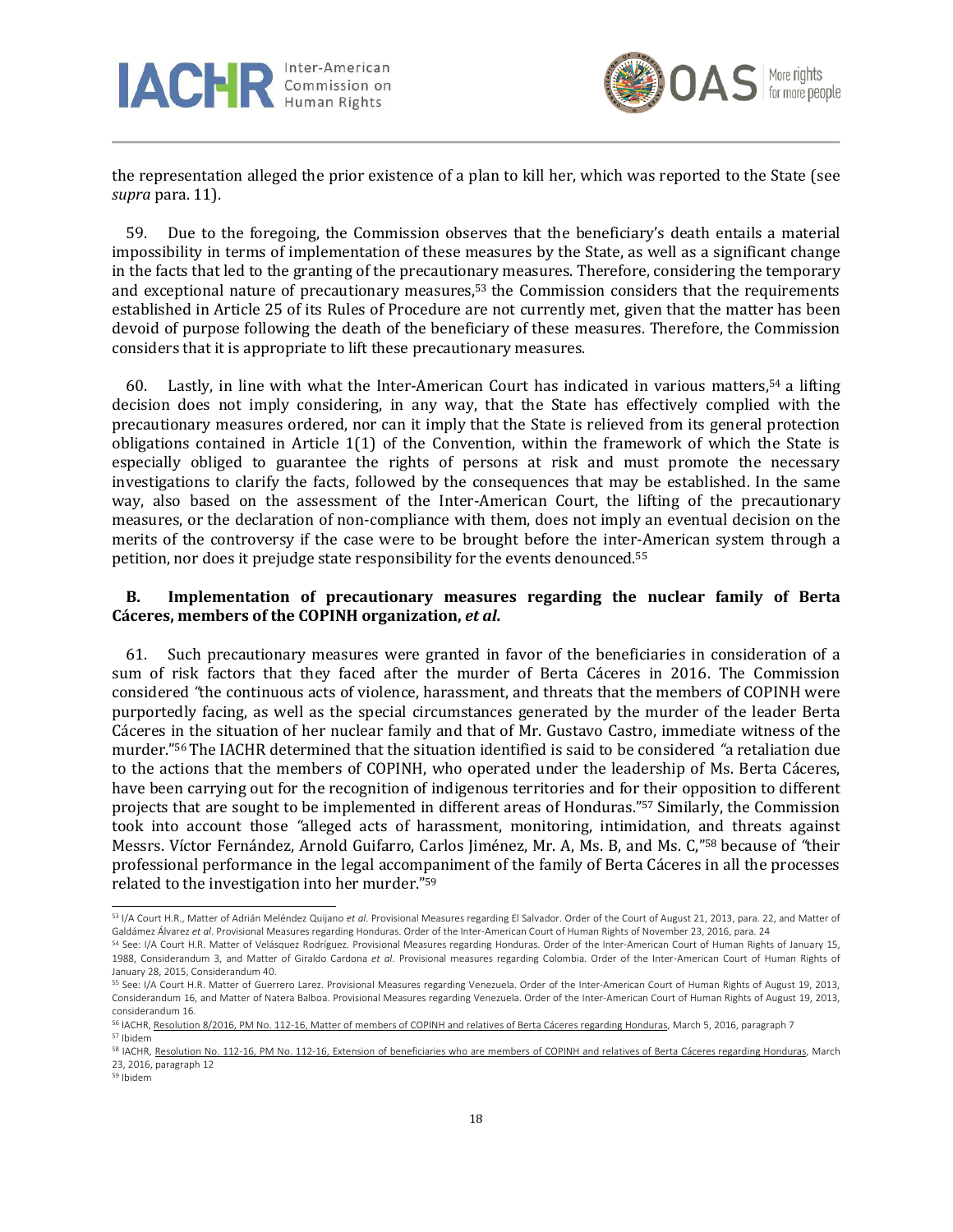



62. Upon the granting and the respective follow-up, the Commission takes note of the proceedings reported by the State through its reports on the implementation of this precautionary measure, as well as the information provided by the representation in its briefs with observations on the current situation of the beneficiaries. In particular, the Commission observes that the representation indicated that the beneficiaries continue to be subjected to threatening events, which have continued since 2016. Furthermore, they noted that the State does not implement security measures effectively despite repeated calls and alerts to remedy such deficiencies. Finally, the representatives claimed certain inconsistencies in the criminal proceedings, as well as some questionings regarding the investigative proceedings carried out by the state authorities. On the other hand, the State indicated that it has been implementing the corresponding protection measures in favor of the beneficiaries, and that they were agreed upon by both the beneficiaries and their representation. In turn, it specified that the information provided by the representation refers to a series of facts and events that purportedly concern persons who are not part of the precautionary measure, since they are not identified or accredited as family members of Berta Cáceres or as members of COPINH. The State added that the representation was asked several times to provide a complete list of the persons they consider beneficiaries of these measures, in order to optimize the protection measures and to clarify their identification. Lastly, the authorities claimed that they continue with the corresponding investigative proceedings in order to clarify the acts informed by the representation. In turn, they inform on the conviction of those responsible for the assassination of Berta Cáceres.

63. Given the particularities of this matter, the Commission has paid special attention to the situation described through its various mechanisms, seeking to accompany the process of implementation of these precautionary measures over time. In the framework of precautionary measures, the Commission has continued with requests for information from the parties (see *supra* para. 13); has called working meetings (see *supra* para. 13); and has held a public hearing (see *supra* para. 14). At the same time, the Commission has continued to monitor the context in which these precautionary measures are framed. For example, it has made the following statements with respect to the State of Honduras regarding this matter:

- On July 25, 2017, the IACHR condemned the attack against Berta Zúñiga Cáceres and other members of COPINH.<sup>60</sup> In particular, the State was urged to immediately adopt all the necessary measures in order to guarantee the life, integrity, and security of the members of COPINH who are beneficiaries of precautionary measures, as well as to reinforce protection for human rights defenders and guarantee that they can carry out their activities without being subjected to acts of violence, threats, and acts of harassment.
- On November 28, 2018, the IACHR, along with the OHCHR, expressed its concern about the exclusion of the representation of the victims and the delays in the process in the Case of Berta Cáceres.<sup>61</sup> In particular, the OHCHR and the IACHR warned that it was imperative that the justice system be able to guarantee absolute compliance with the guarantees of due process and effective judicial protection in the first trial for the murder of defender Berta Cáceres. For this, the administration of justice in such a paradigmatic case, framed in the principles of transparency and access to information, was key to strengthening citizen trust in the justice institutions and their

<sup>60</sup> IACHR, IACHR Condemns Attack on Human Rights Defenders Berta Zúñiga Cáceres, Sotero Chavarría, and Asunción Martínez in Honduras, July 25, 2017. Available at <https://www.oas.org/es/cidh/prensa/comunicados/2017/104.asp>

<sup>61</sup> IACHR, In Light of the Forthcoming Ruling on the Berta Cáceres Case, the OHCHR and the IACHR Express Concern over the Exclusion of Victims' Legal Representatives and Unjustified Delays in the Trial, November 28, 2018. Available at <https://www.oas.org/es/cidh/prensa/comunicados/2018/256.asp>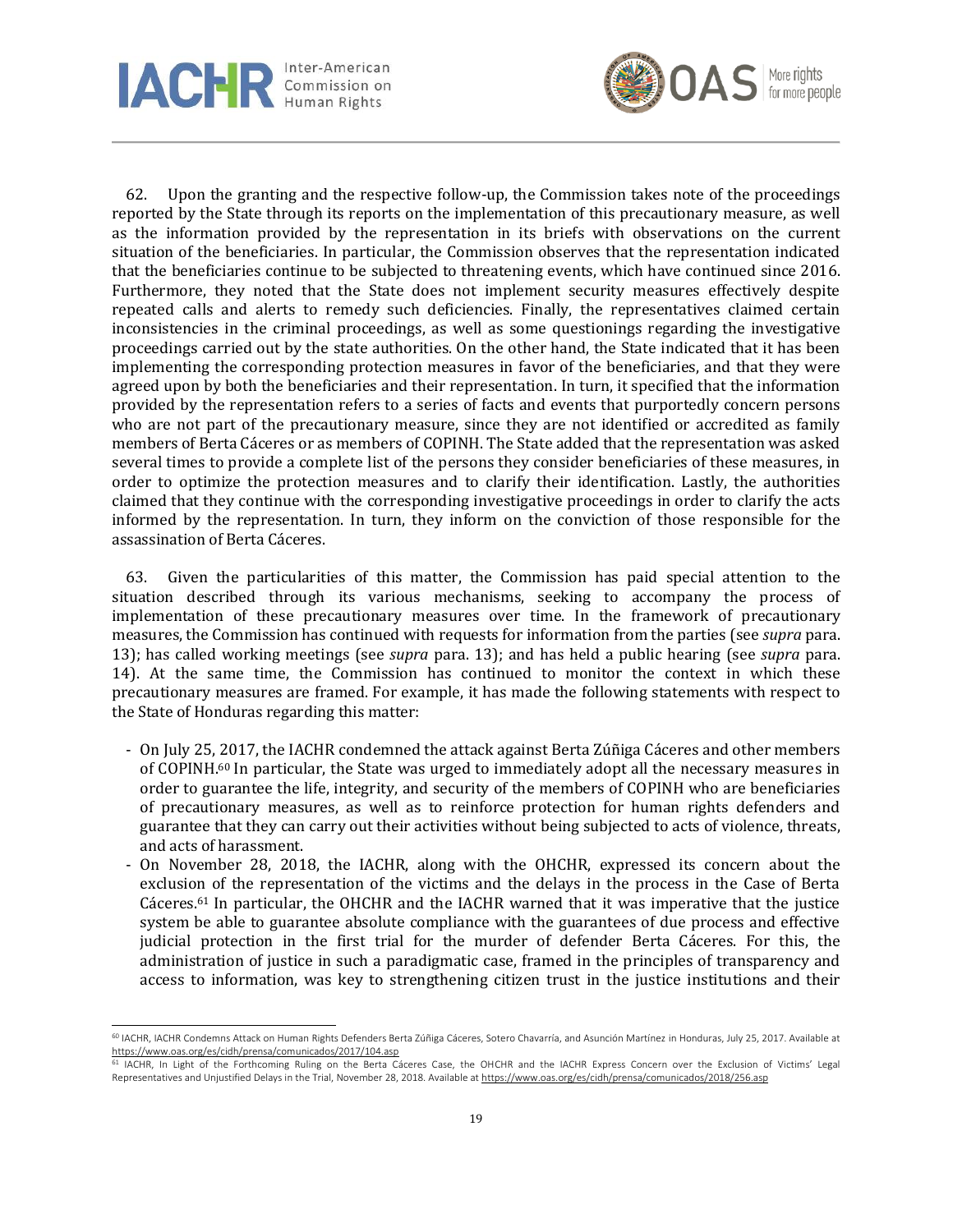



resolutions, for the search for justice for her family, as well as for safeguarding the work of human rights defenders in Honduras.

- In the 2019 Country Report, the IACHR addressed the case of Berta Cáceres and recalled that justice for the victims will be effective and comprehensive when all perpetrators and masterminds of the crime are prosecuted and held liable. In this last regard, in its observations on the draft report, the State told the IACHR that a DESA manager was detained and is being prosecuted as the mastermind of the case. 62
- In 2020, regarding Berta Cáceres's murder case, the IACHR observed that no substantive progress had been made. 63
- On July 1, 2021, the IACHR and the OHCHR called on the Honduran authorities to guarantee effective access to justice, to establish the truth of what happened, and to punish the perpetrators and masterminds in the murder of Berta Cáceres, in order to prevent impunity.<sup>64</sup> In addition, they reiterated their commitment to contribute to guaranteeing a safe and conducive environment for the defense of human, land, and environmental rights, as well as promoting and protecting judicial independence in the country.

# *i. Universe of beneficiaries from the "members of the COPINH organization" group*

64. Based on the information provided by the parties, the Commission identified a series of challenges regarding the identification of the beneficiaries of these measures, particularly those that are said to be beneficiaries as part of COPINH. On the one hand, the State has indicated that, at the time of implementing the precautionary measures, it agreed with the representatives on who was going implement the precautionary measures in those groups of determinable beneficiaries. Upon arranging the protection measures with the representation, the State identified the following persons as beneficiaries:

- (i) From the family of Berta Cáceres, the authorities identified the following beneficiaries: 1) María Austra Bertha Flores López, 2) Gustavo Adolfo Cáceres Flores, 3) Olivia Marcela Zúñiga Cáceres, 4) Camilo Alejandro Espinoza Zúñiga, 5) Mery Hazel Flores, 6) Salvador Zúñiga, 7) Roberto Cáceres Flores, 8) Bertha Isabel Zúñiga, and 9) Laura Zúñiga.
- (ii) From the members of COPINH: 1) José Presentación Hernández, 2) Alejandro García, 3) Santos Israel Pérez, 4) María Martina Sánchez, 5) María Mercedes Velásquez, 6) Clemencia Hernández Manueles, 7) Roberto Bautista Pérez, 8) Jesús García Pérez, 9) Jesús Manueles Hernández, 10) Humberto Hernández García, 11) Evelio Pérez Jacinto, 12) Dore Manueles, 13) José Zacarías Méndez, 14) José Silvestre Bautista, 15) Silvestre Adolfo Bautista, 16) José Ramón Reyes, 17) Celestino Gutiérrez, 18) Santos Anastasia Reyes, 19) Francisco Javier Sánchez, 20) Alexander García Sorto, 21) Rosalina Domínguez, 22) Sotero Chavarría Funez, 23) Liliam López, 24) Carlos Roberto Reyes, 25) José Marvin Rápalo, 26) Rosa Lidia Cruz, 27) Esperanza Aguilar, 28) Francisco Sánchez, 29) Mirian García, 30) Marleny Reyes Castillo, 31) José Felipe Gámez, 32) Jacobo Gámez García, 33) Suani Joel Núñez Sauceda, 34) Carlos Jiménez, 35) José Melvin Trochez, 36) Maria Pascuala Vázquez, 37) José Gaspar Sánchez, and 38) José Asunción Martinez.
- (iii)From the members of the legal team in Berta Cáceres's murder case: (1) Víctor Fernández, and (2) Arnold Samir Guifarro. In the case of Rodil Vásquez and Ariel Madrid, although the Commission

<sup>62</sup> IACHR, Honduras Country Report 201[9 https://www.oas.org/es/cidh/informes/pdfs/Honduras2019.pdf](https://www.oas.org/es/cidh/informes/pdfs/Honduras2019.pdf) Paragraph 174

<sup>63</sup> para. 9[1 https://www.oas.org/es/cidh/docs/anual/2020/capitulos/IA2020cap.5.HO-es.pdf](https://www.oas.org/es/cidh/docs/anual/2020/capitulos/IA2020cap.5.HO-es.pdf)

<sup>64</sup> IACHR, OHCHR and IACHR Call for Effective and Impartial Access to Justice in the Berta Cáceres Murder Trial, July 1, 2021.

<https://www.oas.org/es/CIDH/jsForm/?File=/es/cidh/prensa/comunicados/2021/163.asp>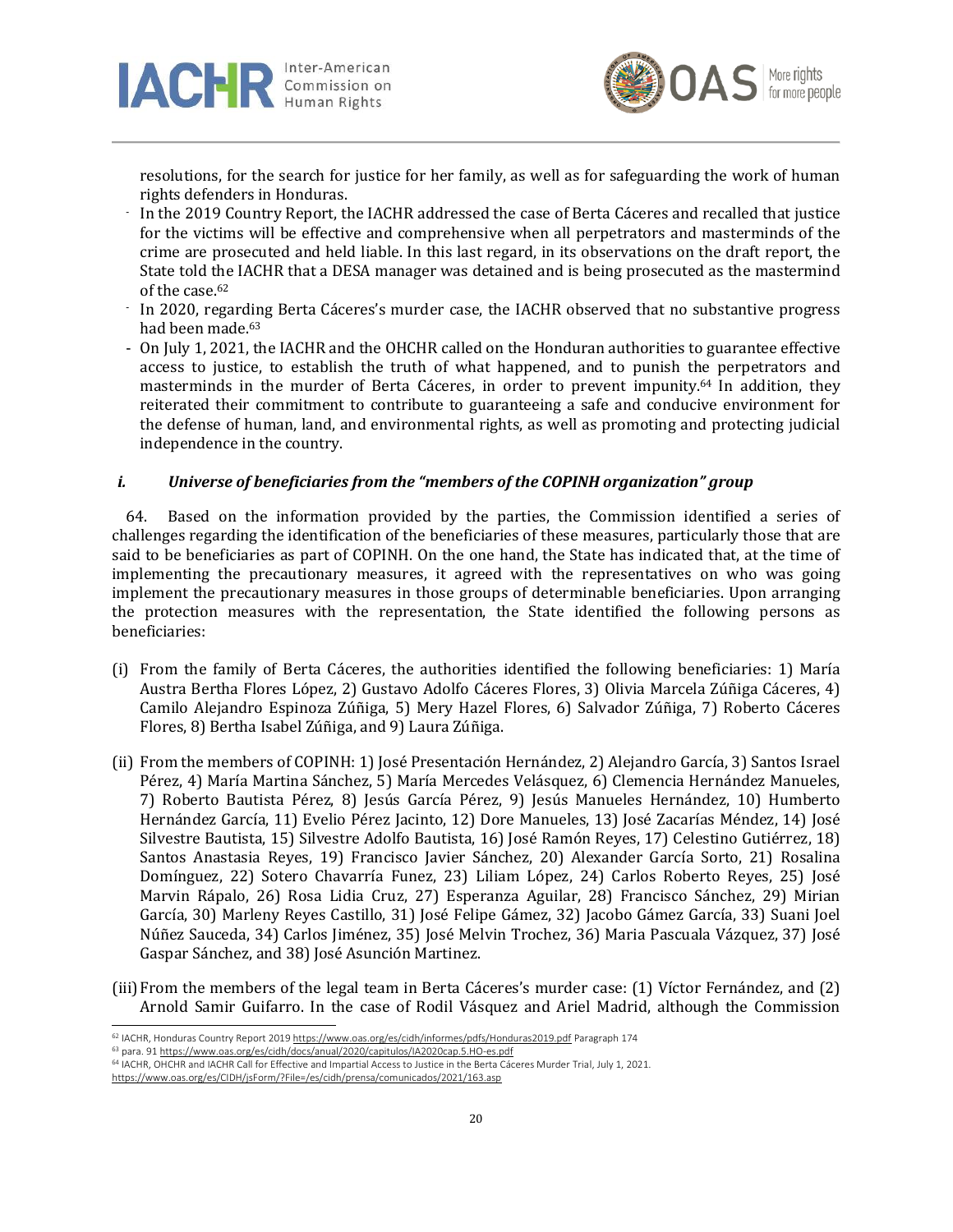



appreciates that protection measures are being implemented in their favor, it notes that they are not beneficiaries of these precautionary measures, given that measures were only granted in favor of six beneficiaries identified in Resolution 16/2016.

65. In addition, the State indicated that some of the persons that the representation mentioned in its briefs were not identified by the representation at the time of implementing these precautionary measures at the domestic level. On the other hand, the representation considered that the members of COPINH are not only the members of the Coordination but also the members of its more than 200 communities throughout Honduras. Considering the above situation, it is important to remember that the IACHR granted these precautionary measures considering the special circumstances of the beneficiaries after the murder of defender Berta Cáceres (see *supra* paras. 3, 4, and 61). In the case of the beneficiaries belonging to the nuclear family of Berta Cáceres and the members of COPINH, the Commission granted precautionary measures in accordance with the provisions of Article 25(6)(b) of its Rules of Procedure, the literal meaning of which indicates the following:

*"*6. In considering the request, the Commission shall take into account its context and the following elements: […] b. the individual identification of the proposed beneficiaries of the precautionary measures or the determination of the group to which they belong or are associated with; and […]"

66. Insofar as there is no controversy regarding the beneficiaries who are said to be members of the nuclear family of Berta Cáceres, the Commission will address the corresponding issues regarding the members of COPINH as a determinable group of beneficiaries. To this end, the Commission recalls the provisions of Article 25(3) of its Rules of Procedure, the literal meaning of which indicates the following:

*"*3. Precautionary measures may protect persons or groups of persons, as long as the beneficiary or beneficiaries may be determined or determinable through their geographic location or membership in or association with a group, people, community or organization."

67. Although the IACHR did not identify each member of COPINH at the time of granting the precautionary measures, given that its members were determinable due to their membership in the organization, it is noted that at the time of adopting the precautionary measures, the IACHR was not expressly informed of how the COPINH organization was structured, with details of its members. In this sense, no express reference was made, for example, to the large number of communities that are part of the organization, which was what the representation recently reported in the procedure. At present, the Commission also does not have information on which are the 200 communities in Honduras that are members of COPINH, or whether it is possible to consider that all its members throughout the country are in the same situation for the purposes of this proceeding.

68. Given that this is a determinable group of beneficiaries, the IACHR understood it should be the parties who agree upon the protection measures to be implemented at the domestic level, as well as the members of COPINH purportedly entitled to such protection. The Commission observes that, as part of the internal process of agreement and implementation of the precautionary measures, the parties focused on the material protection of the coordinating team of COPINH *et al*. In this regard, the State has indicated that, in the case of persons other than those who currently have security measures, it would require timely information from the representation on who these persons are, to adopt the corresponding actions at the domestic level. The Commission understands that this information was reportedly not provided in the internal forums for consultation.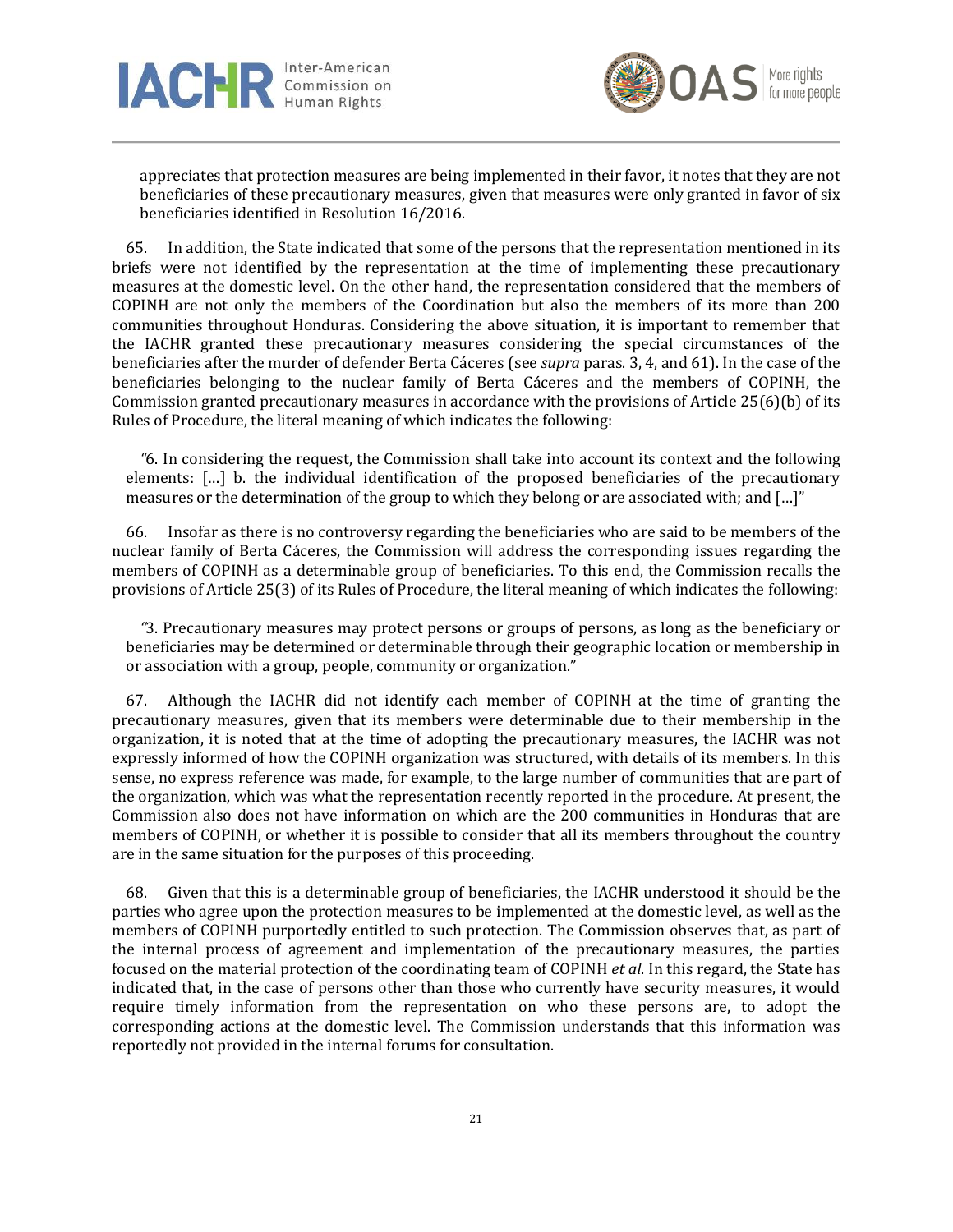



69. In view of the challenges identified, the Commission considers it appropriate to rule in greater detail on the elements that allow for the parties to find those persons to be determined as beneficiaries who are "members of the COPINH organization." In this sense, in order to have a greater scope, the Commission proposes that the parties may consider the following criteria in their consultation spaces to define the beneficiaries. In this regard, elements such as: (i) whether the person has a position of representation, leadership, and visibility as a member of COPINH, be it at the national or local level, which undoubtedly includes those members of the Coordinating team or others already identified as beneficiaries at the domestic level, within the framework of the implementation of these precautionary measures; or (ii) if the person has representation, leadership, and visibility within the communities that make up COPINH and carries out actions to defend the rights of indigenous peoples in Honduras in line with the objectives of COPINH; or (iii) whether the COPINH member acquired special relevance and visibility after the murder of Berta Cáceres in 2016. Inasmuch as it is a determinable universe, the Commission understands that the persons to be identified may vary over time and based on the elements indicated, which must be coordinated between the parties so that the State have timely information in this regard.

70. The Commission deems it extremely important to clearly determine who make up the universe of beneficiaries and the specific situation of each one of them under these precautionary measures. This determination will allow for the Commission to continue to duly assess the specific situation presenting a risk for the persons to be identified and evaluate the stage of implementation of the protection measures in their favor.

# *ii. Security details and protection measures to guarantee the life and personal integrity of the beneficiaries*

71. Regarding the implementation of security details and protection measures in favor of the beneficiaries, the IACHR observes that there are discrepancies as to how they have been implemented. On the one hand, the representation alleged an inadequate implementation of the protection measures, certain breaches, and an unjustified delay by the state authorities in the implementation of security measures. On the other hand, the State alleged that security measures were being implemented effectively and that these measures were previously agreed with the beneficiaries and their representation, while in some cases there have been inappropriate uses of the security measures on the part of certain beneficiaries. Upon agreeing upon the protection measures with the representation, the State indicated that it has implemented the following protection details in favor of the beneficiaries:

- (i) Regarding Berta Cáceres's family, the protection measures implemented include vehicle patrols, a police liaison, security to facilities, security cameras, vehicle allocation, specific accompaniments, and security escorts.
- (ii) Regarding the Members of COPINH, the protection measures implemented include police liaisons and vehicle patrols 3 times a week. In the case of beneficiary Rosalina Domínguez Madrid, she is said to additionally have specific accompaniments, in accordance with what was agreed with the representation (see *supra* paras. 16 and 25).
- (iii) Regarding the legal team for the murder of Berta Cáceres: the protection measures implemented include workplace patrols, police liaisons, emergency contacts, police accompaniments, and a monthly stipend for the payment of security personnel (see *supra* para. 25).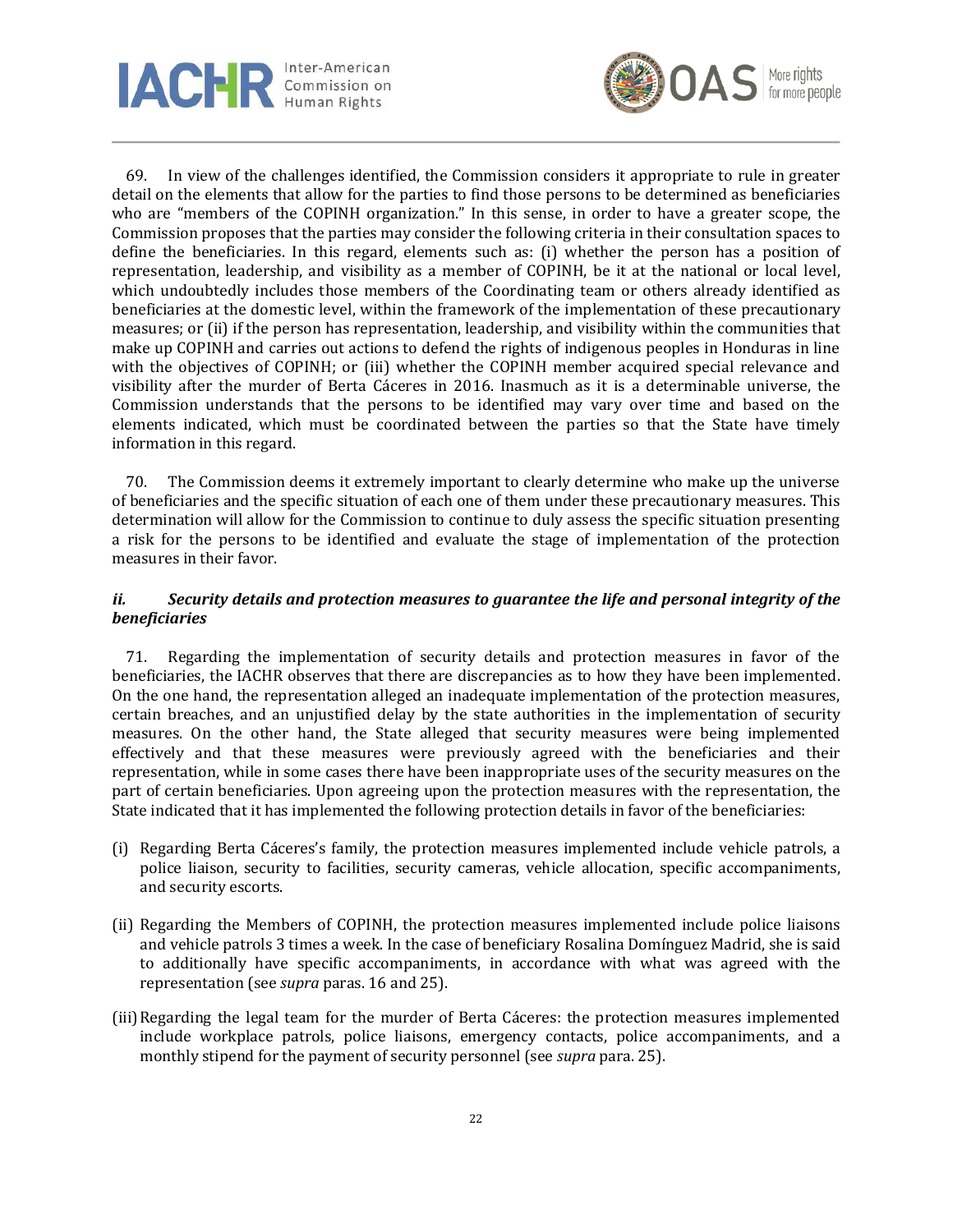

![](_page_22_Picture_1.jpeg)

72. The representation also referred to the shortcomings that the police authorities had in accessing the Rio Blanco area to provide security measures. This is an area in which a context of conflict persists. On the other hand, the State recognized the existence of the current problem in the area and indicated that it is arranging the creation of a context diagnosis and prevention plan around the conflict that occurs in Rio Blanco and is allegedly also generating processes of dialogue and mediation through the respective institutions in order to deal with this problem. Similarly, the State reported on a series of agreements that had been reached between the parties during the meeting of the Technical Committee in October 2020, in which the State authorities and the beneficiaries participated along with their representatives (*see supra* para. 22).

73. In light of the foregoing, the Commission values the various actions that the State has implemented in favor of the identified beneficiaries. In this regard, it observes that they allegedly have protection measures which are being implemented through patrols, police accompaniment, among other measures. It is further observed that, according to the information provided by the representation, in the case of beneficiary Rosalina Domínguez, the police officers have had difficulties entering her residence because it is in a private property (see *supra* para. 41). In that sense, the Commission notes that, according to the available information, the protection measures implemented in favor of the beneficiary Domínguez have been conditioned by the access of police officers to the place as they must have permission from the owners before entering.

The IACHR notes that, although there exist a series of challenges and delays in the implementation of certain security measures, such as failures in the security cameras, problems with the armored vehicle, among others, the Commission considers it important that the existing challenges or drawbacks be duly addressed in the spaces for internal consultation between the parties and, if necessary, reinforce those security measures so that they continue to be effectively implemented. The Commission understands that it is necessary to continue providing spaces for dialogue between the parties to agree and specify, more assertively, those situations that require close monitoring, as well as to determine what actions should be taken to resolve those difficulties in the implementation and coordination of protection measures in favor of the beneficiaries. In this regard, the IACHR calls on the State authorities to continue adopting suitable and effective actions in favor of the beneficiaries, and to advance in the implementation of precautionary measures with a view to protecting their rights as well as to guaranteeing consultation spaces at the domestic level, and the actions deemed appropriate.<sup>65</sup>

75. Moreover, the Commission reiterates to the State its concern about the ongoing violence against human rights defenders in the country. This is one of the population groups that are particularly vulnerable.<sup>66</sup> In addition to this, the IACHR recognizes that there are challenges in the implementation of the precautionary measures. For this reason, the state authorities are reminded that they must continue to reinforce and strengthen the Protection Mechanism in order to adequately guarantee the life, safety, and integrity of human rights defenders, providing sufficient human and financial resources to respond to the real protection needs of these persons who are at risk and always in consultation with the beneficiaries.<sup>67</sup> In this regard, the Commission recalls that in 2020 it found that the recommendation provided to the State on the immediate, appropriate, and effective implementation of the precautionary measures by the Commission was yet to be complied with.<sup>68</sup>

<sup>65</sup> IACHR. Annual Report 2020. *Chapter V: Follow-up of the recommendations issued by the IACHR on the Human Rights Situation in Honduras*. Doc.28. March 30, 2021. Paragraph 95.

<sup>66</sup> Ibidem. Paragraphs 213 and 214.

<sup>67</sup> Ibidem. Paragraphs 95 and 101.

<sup>68</sup> Ibidem. Paragraph 95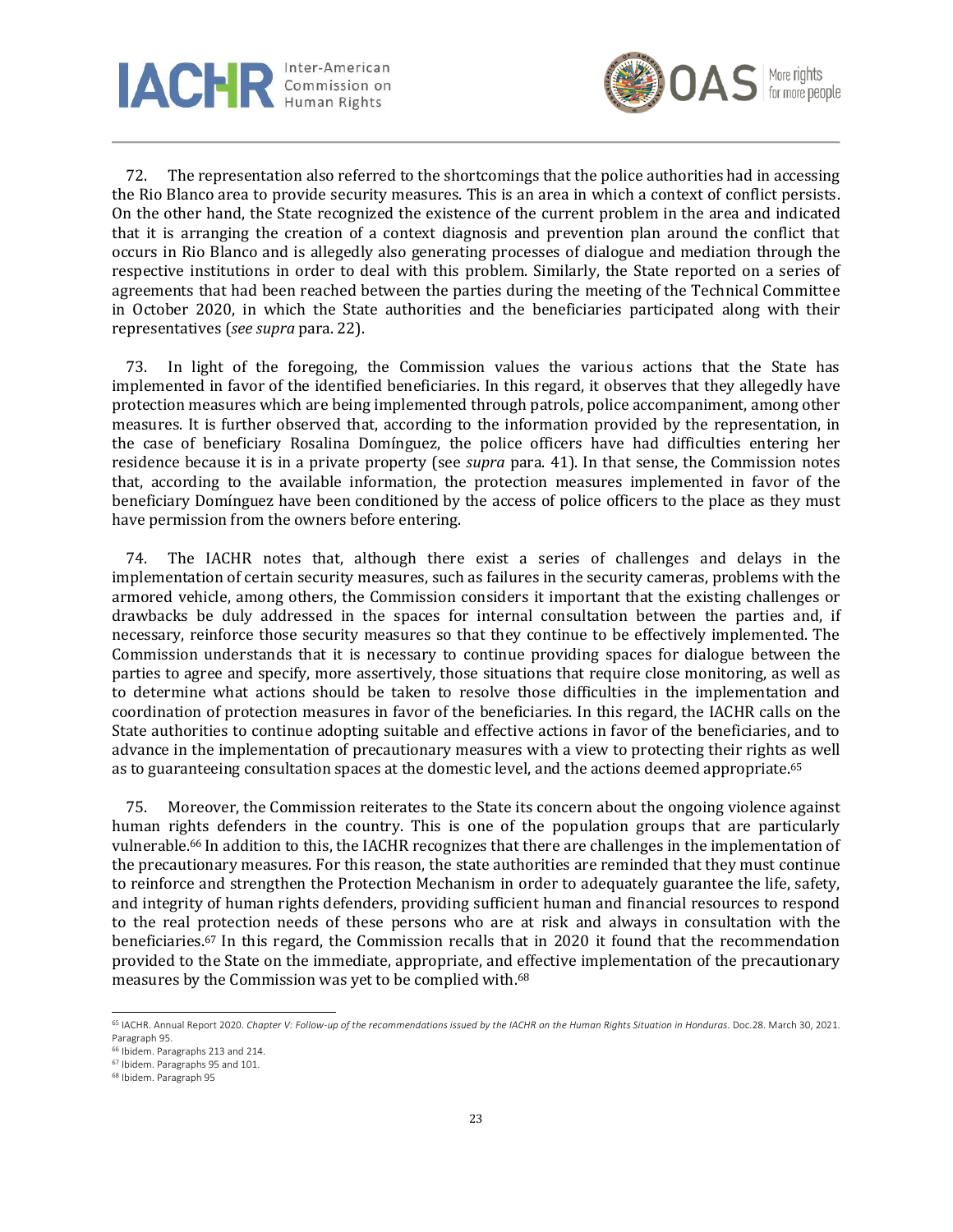![](_page_23_Picture_0.jpeg)

![](_page_23_Picture_1.jpeg)

76. Regarding the allegation of the State that certain beneficiaries misused their protection details, the Commission recalls that security details must meet the purpose of protecting the beneficiaries. In that sense, any use that goes against this purpose would potentially change the nature of the security measures. Although there have existed allegations regarding the distrust towards certain persons or authorities of the State of Honduras, the Commission recalls, as indicated by the Inter-American Court, that *"*adequate compliance with the protection measures requires that there be […] consultation and dialogue to favor a real coordination in the implementation of the measures, in order to reasonably overcome the drawbacks that arise, and thus make the state protection obligations effective.<sup>69</sup>

77. With regard to all the beneficiaries identified as part of the legal team in the case for the murder of Berta Cáceres, the Commission requests that both parties provide specific and updated information on the individualized situation of each of them with a view to being able to analyze their risk in light of Article 25 of its Rules of Procedure. If necessary, and based on the information available, the Commission may analyze whether the precautionary measures concerning such persons should remain in force.

### *iii. Investigation processes*

78. The Commission observes that the representation questioned the State's follow-up on investigative proceedings to carry out such investigation processes and the authorities' refusal with respect to the participation of Berta Cáceres's relatives and COPINH members in the investigations. For its part, the State sustained that it had acted diligently and continued to carry out proceedings within the framework of the judicial processes in question. Regarding questions related to due process or effective judicial protection, the Commission considers that, since these are questions on the merits, their analysis exceeds the nature of the precautionary measures mechanism. Notwithstanding, with regard to the participation of the relatives in the process regarding the murder of Berta Cáceres, the IACHR recalls that it is the State's duty to guarantee access to information to the beneficiaries and their representatives as well as guarantee their participation in judicial processes.<sup>70</sup> Moreover, in the *Case of Contreras et al. v. El Salvador*, the Inter-American Court stressed that it is the duty of the State "to ensure the full access and capacity to act of the victims or their relatives at all stages of the investigation and trial of those responsible," emphasizing public, technical, and systematized access to files containing information that is useful and relevant for the persons involved.<sup>71</sup>

79. From the information available, the Commission identified that certain perpetrators have been identified, prosecuted, and punished, and that the trial held against Mr. Roberto David Castillo as coperpetrator is still underway, and the respective authority is carrying out the corresponding investigative proceedings. Although there were questions regarding the way in which the process is being carried out or the possibility that persons deprived of their liberty may access certain beneficiaries in the context of COVID-19, the Commission notes that progress has been made regarding the domestic proceedings aimed at finding those responsible for the murder of Berta Cáceres. The Commission urges the State to continue with the corresponding investigations pursuant to previous observations made in the corresponding communications and reports (see *supra* para. 63) and in

<sup>69</sup> I/A Court H.R. Matter of Castro Rodríguez regarding Mexico. Provisional Measures. Order of the Inter-American Court of Human Rights of November 18, 2020. Considerandum 19. Available a[t https://www.corteidh.or.cr/docs/medidas/castrorodriguez\\_se\\_05.pdf](https://www.corteidh.or.cr/docs/medidas/castrorodriguez_se_05.pdf)

<sup>70</sup> See in this regard: IACHR, Thematic Report: "Access to justice as a guarantee of economic, social, and cultural rights. A review of the standards adopted by the inter-American system of human rights," December 7, 2007. Available at http://www.cidh.org/countryrep/AccesoDESC07sp/Accesodesci-ii.sp.htm#RESUMEN EJECUTIVO

<sup>71</sup> I/A Court H.R. Case of Contreras *et al*. regarding El Salvador. Merits, Reparations and Costs. Judgment of the Inter-American Court of Human Rights of August 31, 2011. Considerandums 187, 211, and 212.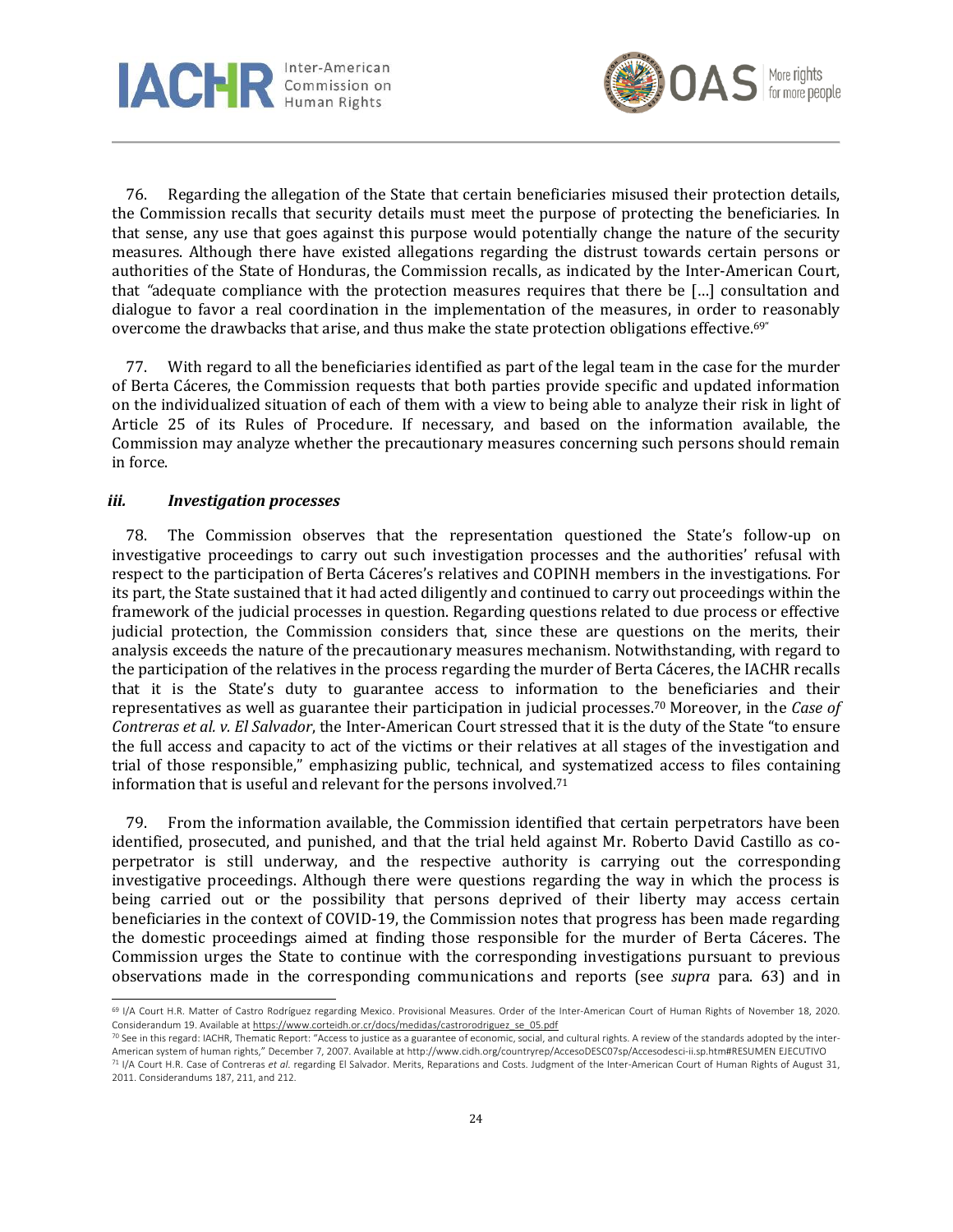![](_page_24_Picture_0.jpeg)

![](_page_24_Picture_1.jpeg)

accordance with the applicable international standards. The Commission deems it necessary to make progress in the investigations underway, in order to clarify the alleged facts, so as to prevent them from reoccurring.

80. Regarding the concession agreement of the questioned Agua Zarca project, the Commission considers it important to recall that, in this mechanism, it is not called upon to find any possible violations of the rights of indigenous peoples caused by the concession agreement, which may lead to a potential remedial measure that implies the revision of the concession agreement. Nevertheless, the Commission recalls what the Inter-American Court indicated in the *Case of the Saramaka People v. Suriname* 2008. On that occasion, upon having identified the violation of human rights established in the Convention, the Court ordered that *"*[…] regarding the concession agreements already granted within the traditional Saramaka territory, the State must review them, in light of the […] judgment and case law of this Court, in order to assess whether a modification to the rights of the concessionaires is necessary to preserve the survival of the Saramaka people [...]"72

## *iv. Ongoing risk pursuant to Article 25 of the IACHR Rules of Procedure*

81. In accordance with Article 25(9) of its Rules of Procedure, the Commission is responsible for periodically evaluating, either on its own initiative or at the request of the parties, whether the precautionary measures should remain in force. Upon analyzing the information furnished by the parties, the Commission considers that, although the State has implemented protection measures and has taken actions to guarantee the life and personal integrity of the identified beneficiaries, the situation placing these persons at risk persists. In this regard, the IACHR notes, from the available information, the existence of acts of violence such as threats on social media platforms, smear campaigns, harassment and monitoring by unidentified persons, attacks with machetes, and burning of crops, to the detriment of some of the identified beneficiaries. Such events represent an ongoing, imminent risk for the beneficiaries, given that they have remained since the granting of these measures. Additionally, understanding such events in their context, the Commission considers that the ongoing violence against human rights defenders in the country implies a continued possibility that serious impacts to the rights of the beneficiaries may materialize, causing irreparable harm to their life and personal integrity.<sup>73</sup> Therefore, the Commission considers that the risk factors persist and it is appropriate to keep these precautionary measures in force and to continue assessing the matter in the framework of the respective monitoring.

### *v. Request to lift the precautionary measures regarding Gustavo Castro*

82. The State requested the lifting of the precautionary measures regarding beneficiary Gustavo Castro (see *supra* para. 20). In its request, the State alleged that beneficiary Gustavo Castro left the country on April 1, 2016 and has been residing in Mexico since then. The State added that to date there is no information on his return to Honduran territory. In this regard, it also emphasized that the resolution granting the precautionary measures requested that State protect the life and personal integrity of the beneficiary Castro during his stay in the national territory, as well as prepare and

<sup>72</sup> I/A Court H.R[. Case of the Saramaka People v. Suriname. Preliminary Objections, Merits, Reparations and Costs. Judgment of November 28, 2007.](https://www.corteidh.or.cr/docs/casos/articulos/seriec_172_esp.pdf) Series C No. 172. Operative paragraph 5.

As a background, it is observed that, within the framework of the human rights system before the United Nations, the UN Special Rapporteur on the Rights of Indigenous Peoples indicated in 2016, following a visit to the country, that "it should be seriously considered to revoke the contract in favor of the DESA company, as well as the licenses and other permits in favor of the Agua Zarca project." See: UN[, Report of the Special Rapporteur on the Rights of](https://undocs.org/es/A/HRC/33/42/Add.2) Indigenous Peoples on her visit to [Honduras,](https://undocs.org/es/A/HRC/33/42/Add.2) A/HRC/33/42/Add.2, July 21, 2016, para. 67.

<sup>73</sup> IACHR, Country Report, *[Situation of Human Rights in Honduras](https://www.oas.org/es/cidh/informes/pdfs/Honduras2019.pdf)*. OEA/Ser.L/V/II. Doc 146. August 27, 2019, para. 149.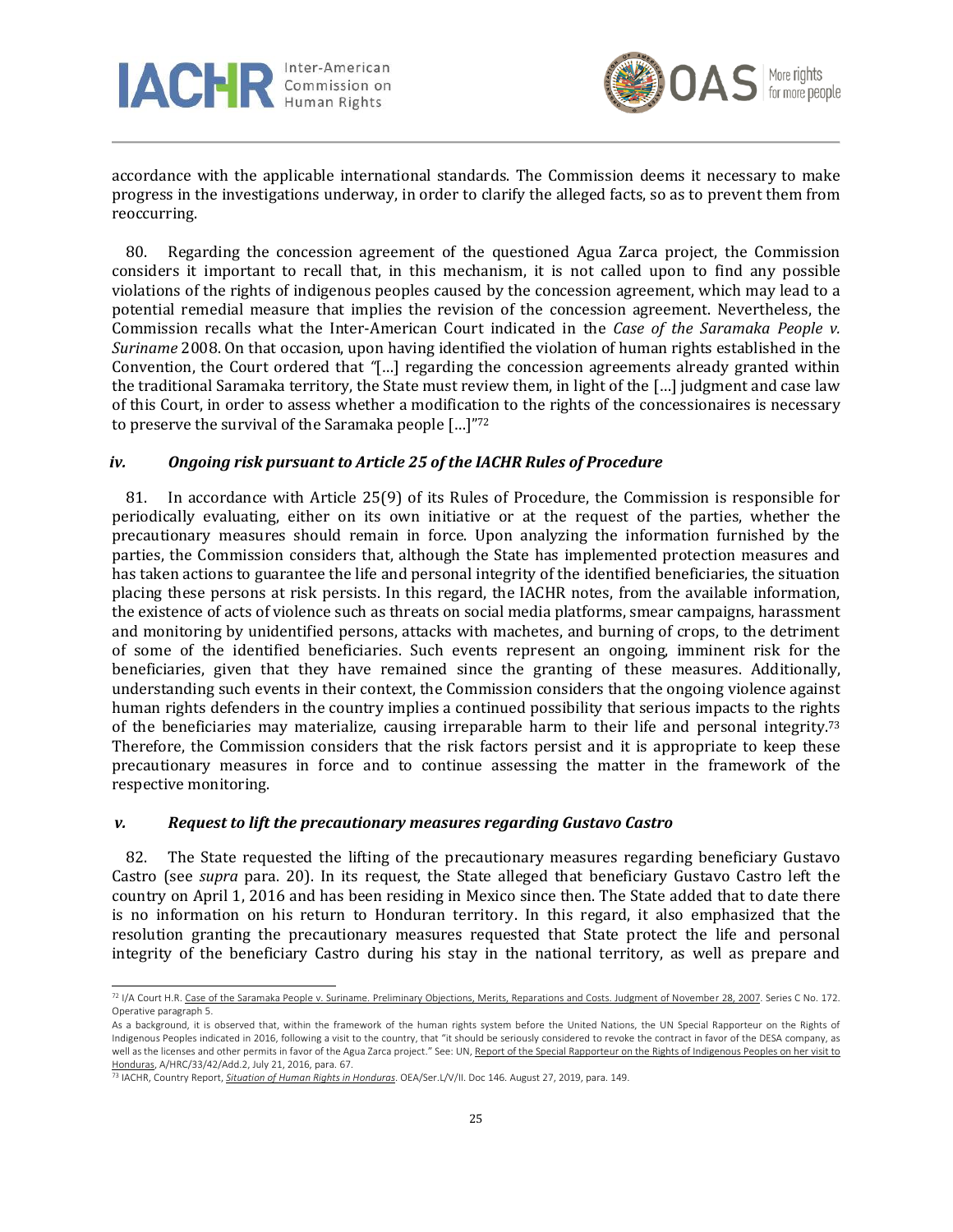![](_page_25_Picture_0.jpeg)

![](_page_25_Picture_1.jpeg)

complete his departure from Honduras, an obligation that was fulfilled. Due to the foregoing, the State considered that the situation presenting a risk, which gave rise to the measures in his favor, has been rendered moot. Similarly, the State reported that no other threats posing a risk to the life and personal integrity of the beneficiary in Honduran territory have been denounced. For their part, the representatives did not offer observations in this regard, except that *"*[…] CEJIL does not act as the representative organization of Mr. Gustavo Enrique Castro Soto" (vid. *supra* para. 27).

83. In light of the foregoing, the Commission recalls that these precautionary measures were granted with respect to the beneficiary, considering that the situation placing him at risk was linked to the murder of defender Berta Cáceres. It should be noted that the Commission also identified that defense lawyer Gustavo Castro Soto, in his capacity as an immediate witness to the events under investigation, was at risk as he shared the same risk factors as the other beneficiaries.<sup>74</sup> For these reasons, the IACHR requested that the State take the necessary measures to guarantee the life and personal integrity of the beneficiary Castro, as well as ensure his safety throughout the process to prepare and complete his departure from the country.<sup>75</sup>

84. Following the corresponding forwarding of information between the parties, the Commission observes that beneficiary Gustavo Castro left the country on April 1, 2016, to Mexico and that to date there is allegedly no information on his return to Honduran territory or on any situation placing him at risk. This being the case, given that Mr. Castro has not been in the country for over five years and there is not sufficient information to identify that the risk persists, the Commission observes that there are no sufficient elements to sustain that the precautionary measures in his favor should remain in force. Due to the foregoing, the Commission considers that the requirements of seriousness, urgency, and irreparable harm, established in Article 25 of its Rules of Procedure, are no longer met, and therefore, it is appropriate to partially lift these precautionary measures in his favor.

### **V. DECISION**

85. The Inter-American Commission on Human Rights considers that this matter continues to meet *prima facie* the requirements of seriousness, urgency, and irreparable harm contained in Article 25 of its Rules of Procedure under the terms indicated throughout this resolution. Accordingly, it decides as follows:

- a) To keep the precautionary measures granted to the members of the COPINH organization, the members of the nuclear family of Berta Cáceres, Víctor Fernández, Arnold Guifarro, Carlos Jiménez, Mr. A, Ms. B, and Ms. C in force. Therefore, it requires that the State of Honduras continue to adopt the necessary measures to effectively guarantee their life and personal integrity pursuant to the requests made through Resolution 8/2016 and Resolution 16/2016, considering the assessments of this resolution.
- b) To lift the precautionary measures regarding Berta Cáceres and Gustavo Castro.
- c) To request that the parties send specific, detailed, and updated information on the situation of the beneficiaries with a view to continuing to analyze their situation in accordance with Article 25 of its Rules of Procedure. At the time of providing such information, the Commission requests

<sup>74</sup> IACHR[, Resolution 8/2016, PM No. 112-16, Matter of members of COPINH and relatives of Berta Cáceres regarding Honduras,](http://www.oas.org/es/cidh/decisiones/pdf/2016/MC112-16-Es.pdf) March 5, 2016, para. 7. <sup>75</sup> Ibid, para. 16(a)